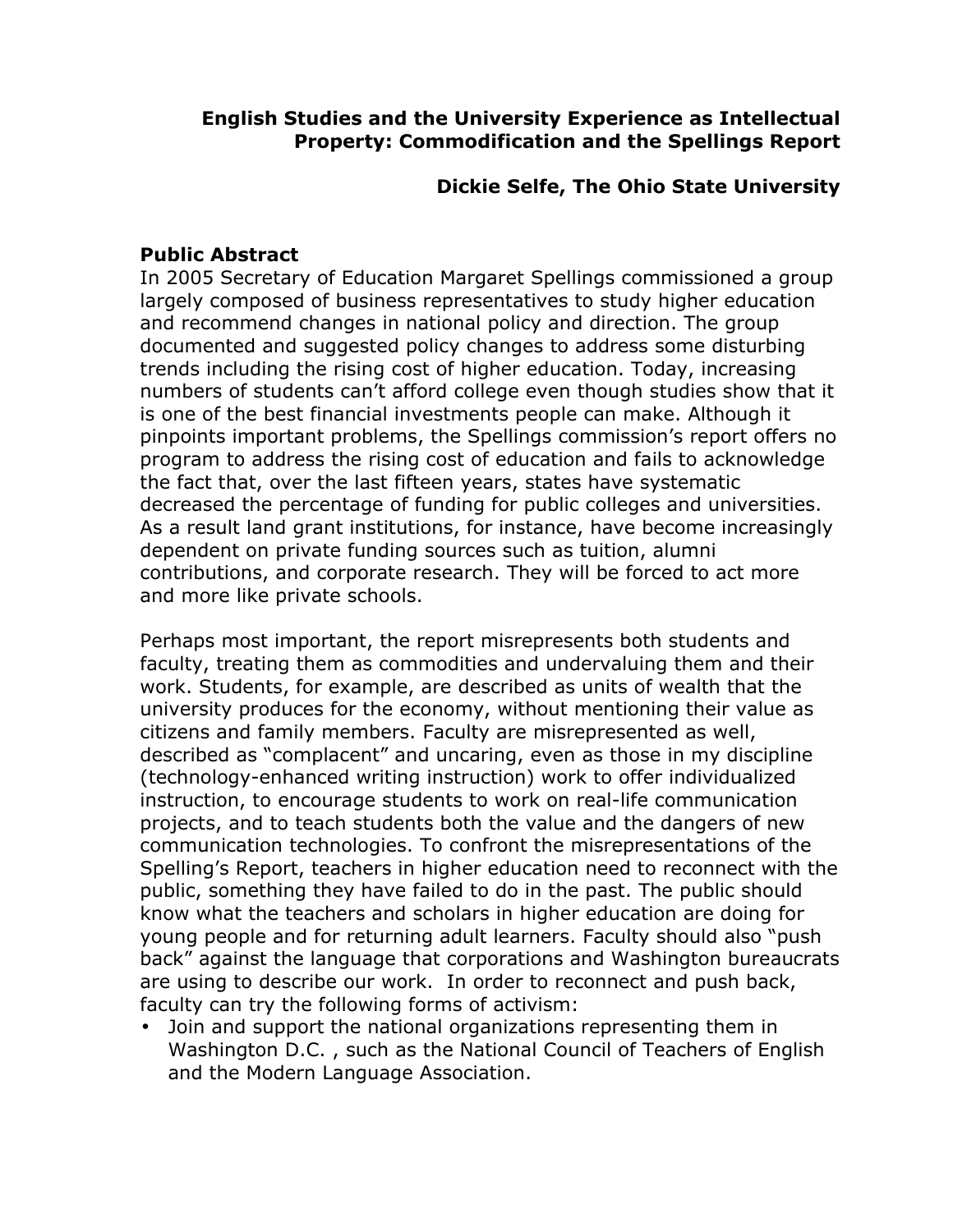- Articulate for themselves and for others what each holds most dear about their teaching and research, and connect this to public values.
- Write short descriptions (like these paragraphs) with each journal article they publish or each conference presentation they deliver to explain the essence of their work to the public.
- Publish these short descriptions in newspapers and electronic venues across the country to explain the teaching and research they do.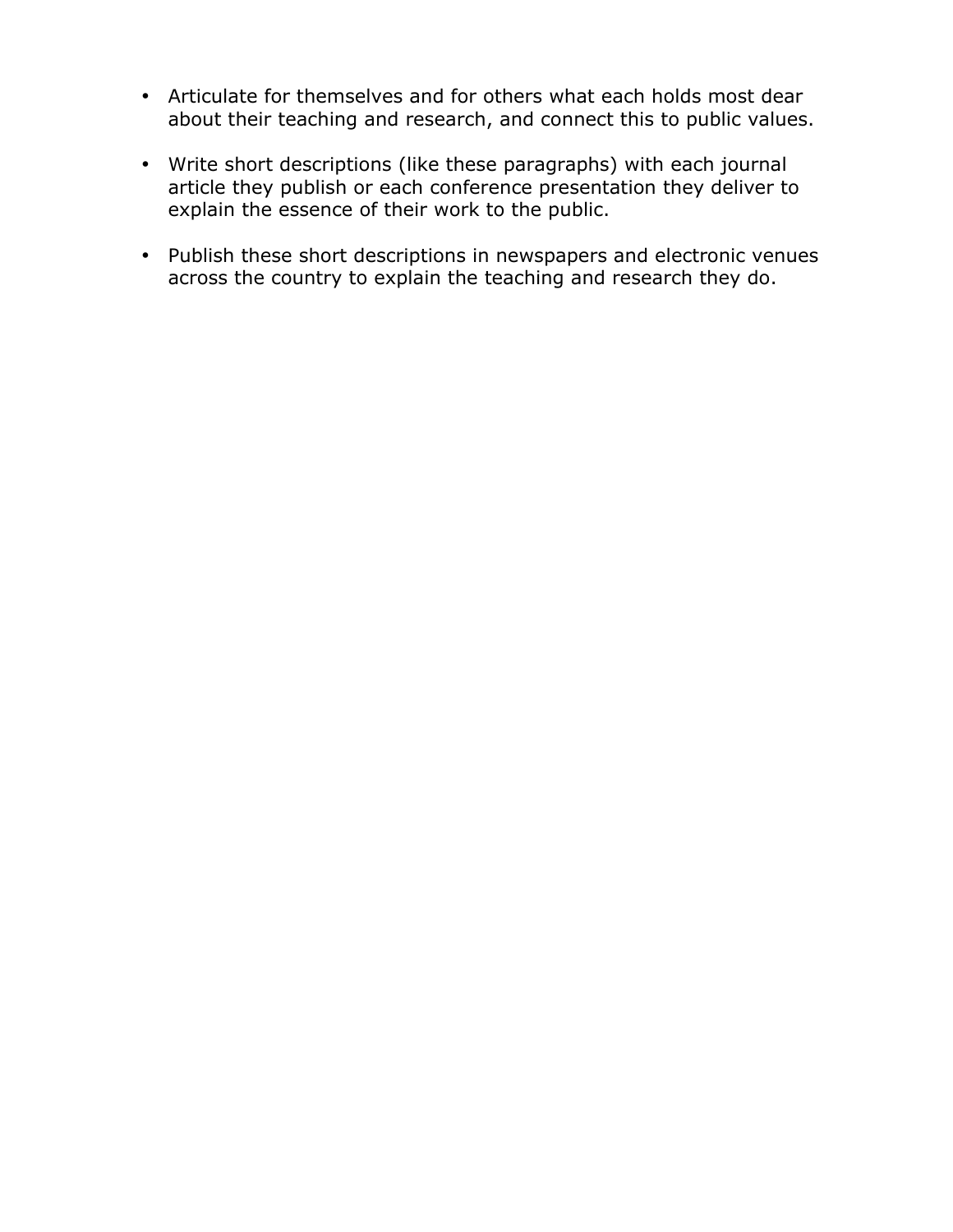### **English Studies and the University Experience as Intellectual Property: Commodification and the Spellings Report**

Is the Secretary Spellings' commissioned report on the Future of Higher Education (Spellings, A Test) good news for English studies technophiles like myself? I'll answer with an unequivocal, "No."

At first glance the report appears to acknowledge some of the conditions that we value:

- Access to learning and education should be available at any time, anywhere.
- Life-long learning is a priority.
- The creative use of new, networked systems (what we might call writing systems) is assumed and encouraged.

I could easily read the report and tell myself, "Well, I'm doing my part as I ask my students to look carefully at the affordances of technologyenhanced literacy practices:

- How do we read, research and search?
- How do we collect, manage, and configure information?
- How do we interact with coworkers and colleagues (and family)?
- How do we use, pass on knowledge, and collaborate?
- How do we publish our work?
- How do we attend to the rhetorical and intellectual needs of our many audiences?
- How do we learn new systems and carefully integrate them into our working and private lives and the working practices of our institutions?

Technologies increasingly intervene constantly in this recursive communicative matrix. The Computers and Writing community, like few others that I'm aware of, tries to help students understand those interventions as important influences on the rhetorical nature of their communication work. We also attend to these interventions in ethical terms, in terms of work place practices, as fiscal events, and as political choices we can make (DeVoss et al, Selfe). I'm proud to be part of this community of scholar/teachers.

But is this report supportive of this work? I think not, and I'll suggest why in the next section. As Paul LeBlanc, president of Southern New Hampshire University, suggested in a recent email exchange, "entities like the Spellings Commission see the changes as an opportunity to impose 'productivity' models that evoke those of the 19th century scientific methods used in factories" (personal communication, email,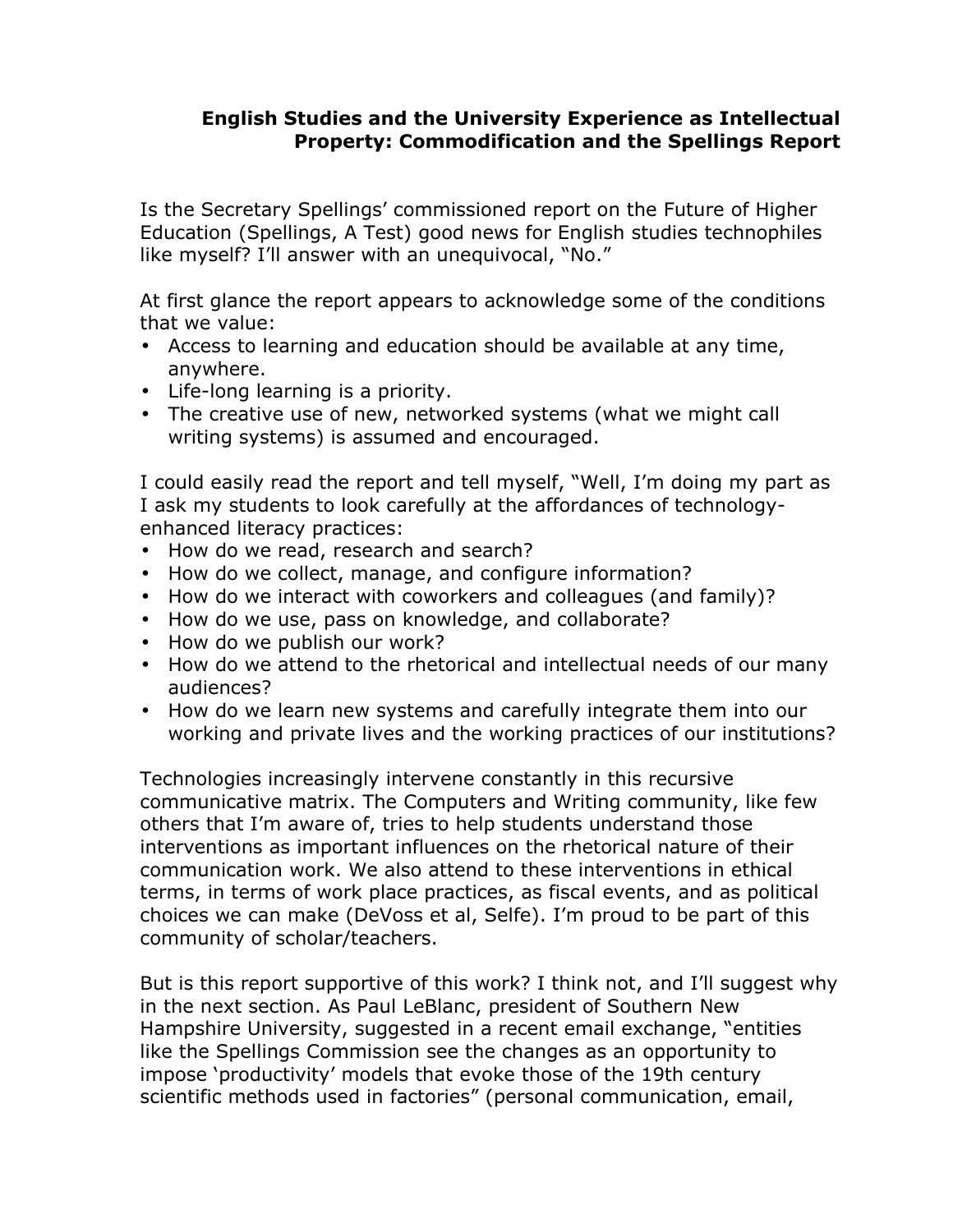January 2, 2007). For this reason and others, those in the English studies disciplines cannot allow commissions of this sort to speak for us.

## **Commodification**

I suggest at the end of this article, practices that are wide in scope. They do not respond only to the Spellings report, which will soon fade in importance. They are my meager attempts to suggest how we might address some of the powerful cultural forces that seem to threaten not only our institutions but the way we teach, the way we help people become reasoning, effective, caring citizens. To see this larger cultural picture, I find it useful to attend to an unfortunate symmetry between intellectual property trends and policy documents of this sort.

English studies programs often make a cultural, individual, or professional difference based on the intellectual property (IP) we help create, help our students create, or help circulate in the culture. Our teaching and scholarship are tied intimately, whether we like it or not, to IP trends. Those same trends also influence political and cultural events, including the Spellings report. So it makes sense then, when concerned about national trends, to attend to the directions that our legal system has been taking intellectual property (IP) law. It should be no surprise to those in our discipline that IP law has become increasingly more restrictive over the last 30 years. We can look to many of our own colleagues (see, Logie, Porter, and many others) and respected colleagues from other disciplines (Lessig) to help us understand that process. However, few people have illustrated the complexity of IP issues as well as Rosemary Coombe.

In *The cultural life of Intellectual Property,* Coombe—through the lenses of several disciplines: cultural studies, intellectual property law, postmodernism, and anthropology—finds the state of affairs troubling but not totalizing.

"The issue here [related to IP] is not one of absolute access [to constructivists public discourse] or absolute prohibition [to that discourse]. ... We need to ask what forms of social relationships with respect to commodified representation will facilitate the expansion of spaces hospitable to expressive articulations that call the social into being by calling it into question" (298). How will IP law influence the way we create "expressive articulations" that look critically at cultural and political changes?

Coombe suggests that IP law does two things to our attempts at "expressive articulations:" First, it wraps copyright holders (largely institutional and corporate holders) in a paranoid, commercially-focused cloak of protection and in that way facilitates commodification of those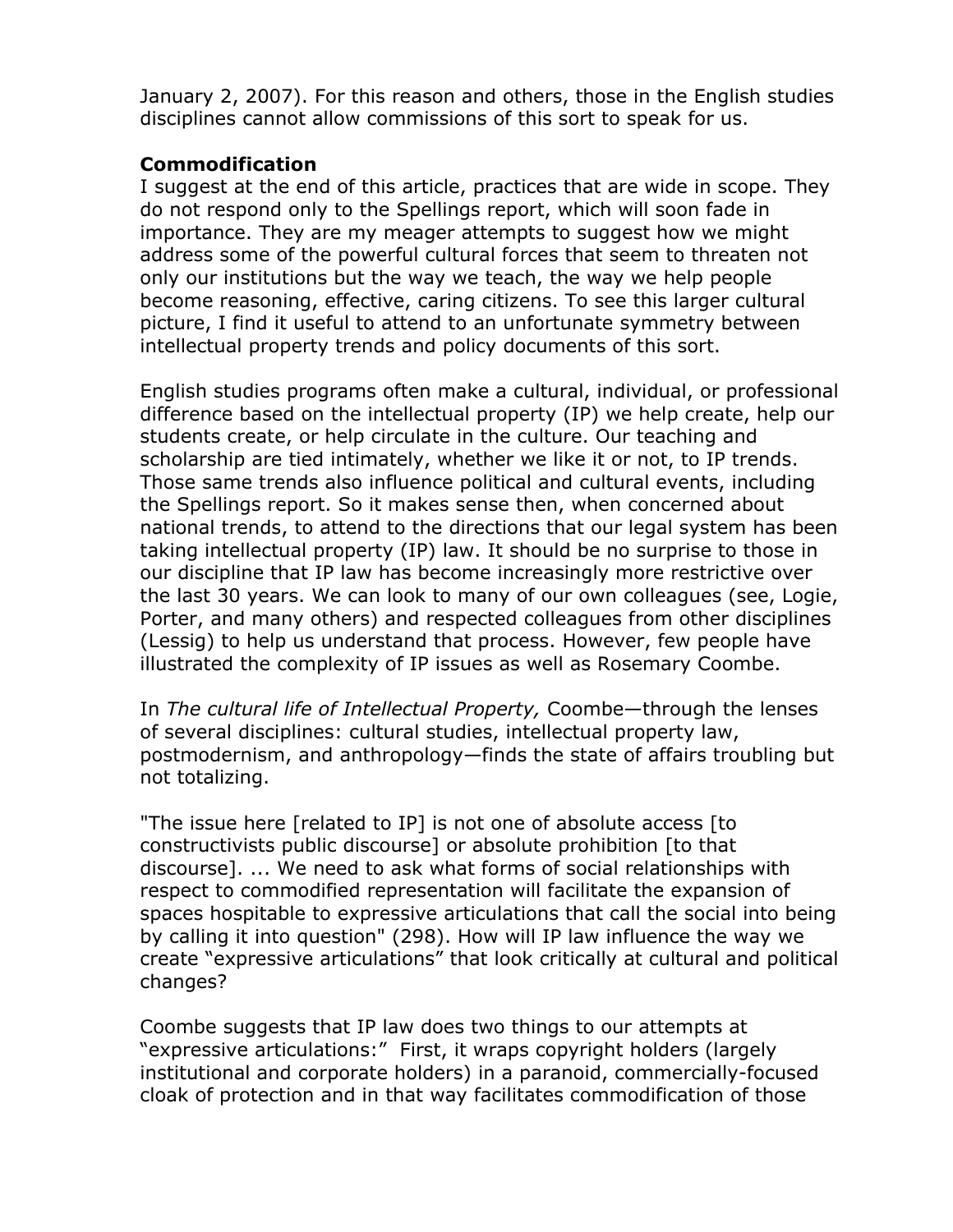representations. But that cloak also generates robust, transient, carnivalesque semiotic systems in which resistant "counterpublics" ("subjects alienated from networks of public expression") have access to what she hopes will become a more democratized cultural life (298).

Coombs would be the first to suggest that we need more carnivalesque counterpublics and fewer cloaks of paranoid protection. Clearly all participants in our culture are affected by the commodification of our work, artifacts, and, increasingly, the intangibles of our lives. Coombe suggests that "commodity fetishism is legally endorsed" (72) and encourages the "judicial inclination to recognize more and more *intangible interests* as forms of property (my emphasis)" (54). The assumption is that "protection means prosperity" (54). So not only are the "things" we produce and use legally commodified, but increasingly even our thoughts, actions, and experiences are being classified as commodities.

I would suggest that the Spellings Commission's comments on the future of HE has tapped into the spirit of IP protectionism and is willingly commodifying all aspects of the university experience.

Coombe's goal was to "open up a vast and relatively unexplored area of social inquiry ... the 'politics of signification' (84)." Her motivation seemed clear: "if what is quintessentially human is the capacity to make meaning, challenge meaning, and transform meaning, then we strip ourselves of our humanity through overzealous application and continuous expansion of intellectual property protections" (84-85). In particular for Computers and Writing specialists, we strip ourselves of opportunities to make, change, and transform meaning making in our classes and in our research.

What Coombe says next, however, is what makes her analysis so troubling and valuable to me. She recognized that *everyone is commercial*. "It is the rare defendant whose activities can be characterized as taking place in a totally noncommercial context" (268). We live in a time "in which identity, tradition and community are themselves constituted through, and in diverse relations to, commodification and its discourses and practices" (272). As a result, those items—identity, tradition, and community—are therefore being described as intellectual property.

For Coombe in this postmodern era, our goal is not to try to step outside of the commodification process. That is impossible. We are part of and complicit in the workings of our own culture. Instead she wants to protect the counterpublics' abilities to construct lifeworlds: "Lifeworlds [that] are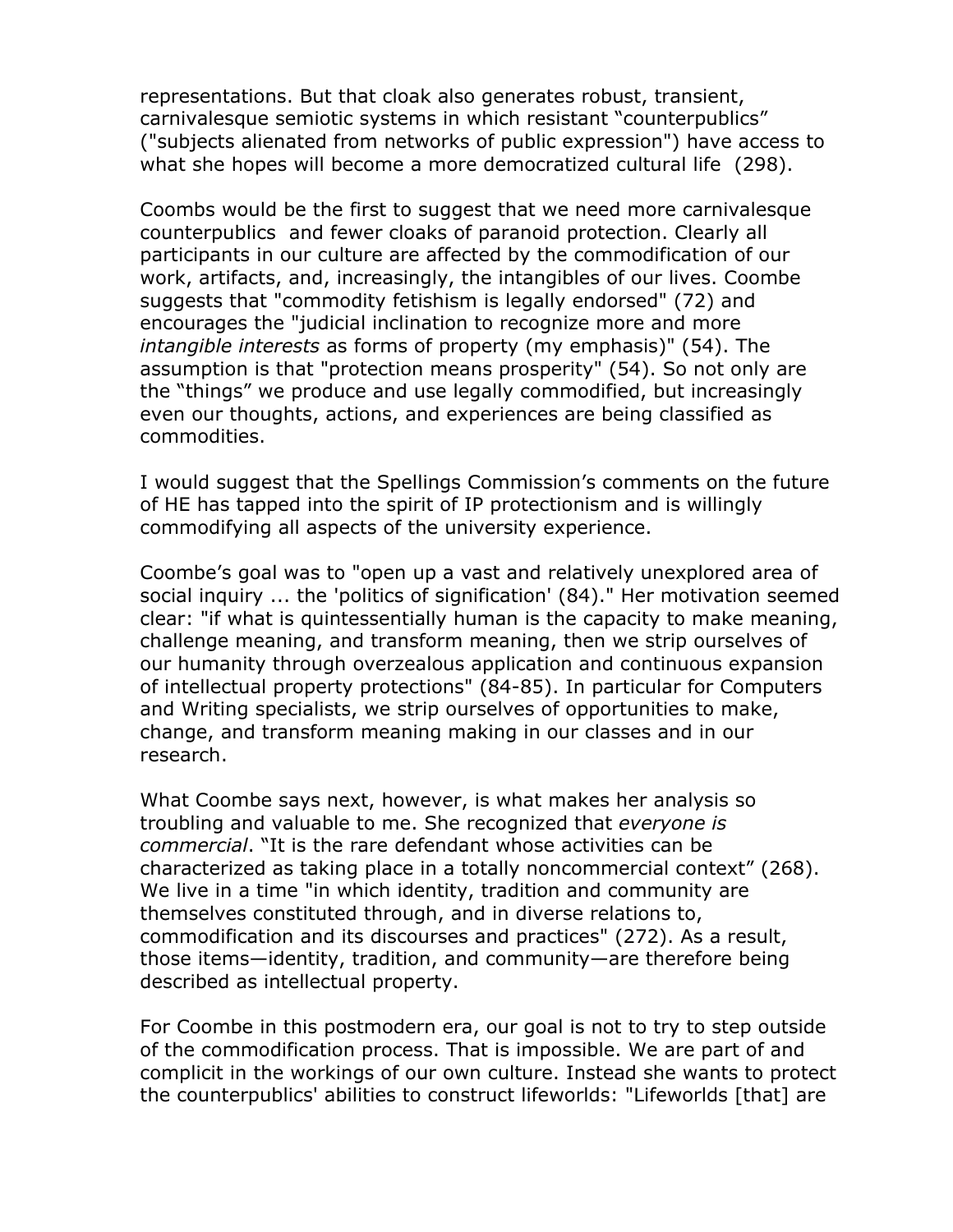produced through the construction and contestation of meaning" (270). Through these groups she sees the potential to "interpret, recode, or rework media signifiers to express their own identities and aspirations" (271) and in that way remake culture (in a temporary, contingent fashion, of course).

The Computers and Writing community, I think, are one of these counterpublics, or we must become one.

Counterpublics obviously resist the dominant culture through antagonistic rhetorics (via in-your-face demonstrations, for instance). But they often, also, recreate the culture by using some interesting and creative methodologies. Those that Coombe suggests can include

- "ironic appreciation,
- complicitous critique,
- affectionate annoyance,
- sympathetic intervention, and
- grudgingly respectful grievances" (271).

Her object is to make us aware of and encourage the development of counterpublics that can help with the democratization of access to IP. This article is what I suspect she means by "complicitous critique" because the direction that the Spellings report is taking us, is also, to some extent, my direction; their warnings, my responsibility. If you hear a bit of anger in my words, it may be a result of the complicity that I recognize in my own work. If we are all to some extent already commodified, as Coombe suggests, the work I do across the Humanities —introducing scholars and students to online systems—quite possibly makes this process efficient and more likely to occur.

### **Some Terminology**

Before turning to the Spellings commission report, it might be useful to define a few terms to play with as we work our way through some of the implications of the report on the future of higher education. Those terms are commodity, capital, and treasure. I was introduced to them by a good colleague, Dory Noyles, a folklorists at Ohio State University. I like them because, as you'll see later, they recognize our complicity in the process of commodification but move us to act in ways that are not entirely fiscal in nature.

Two of them are common terms in economics. Commodities are units of exchange, materials we create to sell. Typically they are standard units of commerce, interchangeable and replaceable. They represent the items of value that are continuously manufactured to create wealth. It is chilling to think of students and the university experience as commodities defined in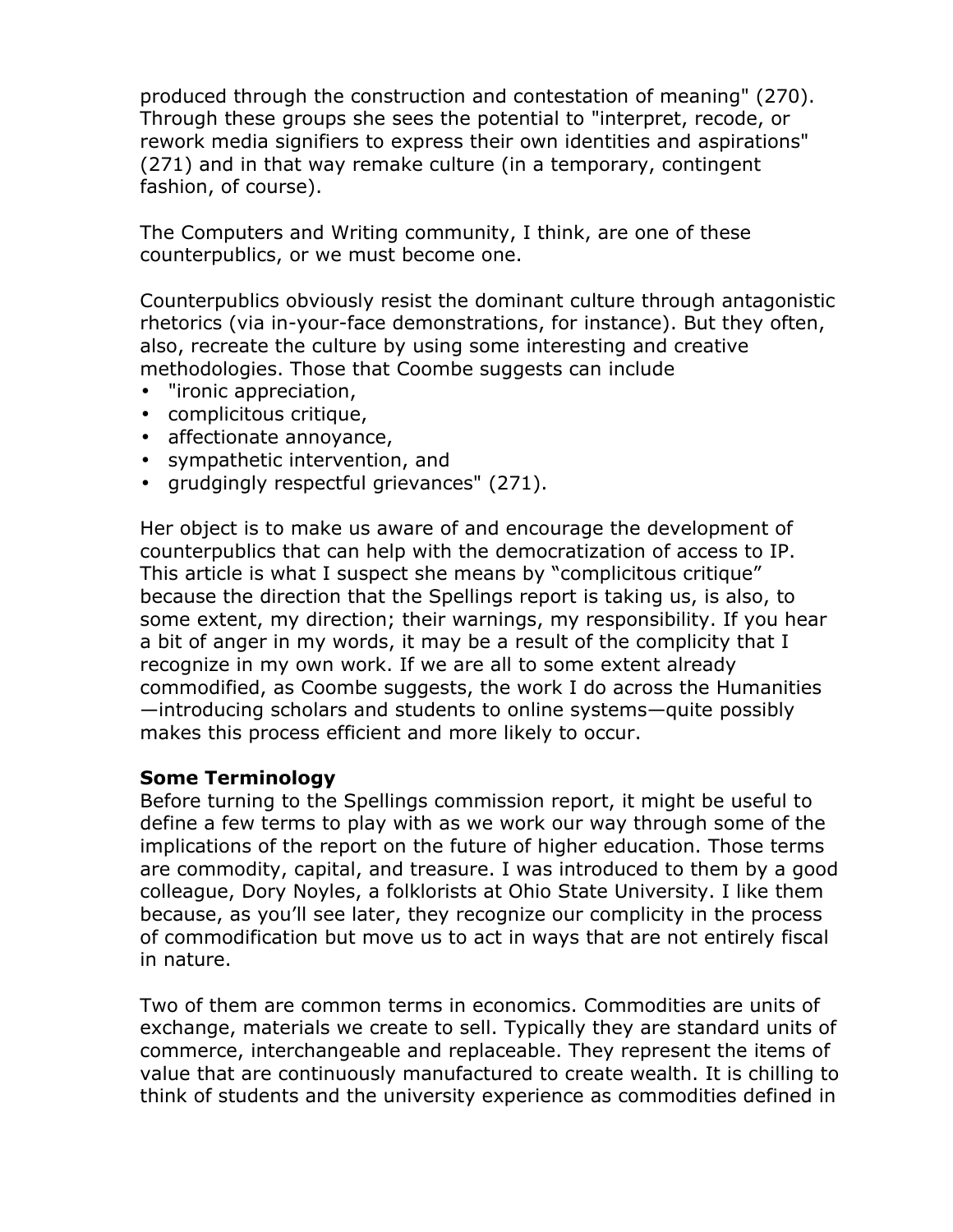this way. But this is, typically, the way of economists, experts working on IP law, and many college professionals as well.

Capital, on the other hand, (like heavy equipment) is a resource that is supposed to help create commodities or wealth over time. Capital is relatively stable and full of promise. Academics and some of their work, for instance, could be thought of as 'capital:' also a chilling thought. Our research, service, and teaching help produce the students who graduate into to the workplace: we are part of the human capital of colleges and universities.

Treasures, on the other hand, are constantly and socially reconstructed by a community. Some treasures are related to material existence, but the treasures I'm most concerned with here are largely a function of cumulative belief and historical value, what Coombes might call "intangible interests." Beyond their material manifestations, if they have any, their value is self-evident to the communities in which they circulate, even as the treasures themselves often remain difficult to define precisely.

At the Ohio State University, for instance, I would imagine that most students and certainly many alumni would see the football stadium, the 'shoe,' as a material treasure of the university. But what exactly are the treasures I hold most dear here at OSU? One of those treasures is the Digital Media Project that Dr. Scott DeWitt runs in the English department and that I take advantage of when I teach. It is certainly more than the classrooms he and his staff maintain, though they are crucial to our work. It is this community's ethical approach to technology integration, the community of practice they've developed around media studies and the humor surrounding their professional development efforts that are treasures I think worth preserving and promoting. Techno-pedagogical English studies scholars are going to have to begin defining their treasures for themselves and their publics even though that process is likely to construct these "intangible interests as forms of property" (Coombe, 54), as commodities. What commodity, for instance, would I rather stand behind:

- 1. technological systems as leverage for humor, collegiality, and community building? OR
- 2. (as the Spellings report suggests) technology as an efficient method for delivering for-profit units of learning?

I must choose, so I choose #1. Of what value is this commodity that I am standing behind? I don't want to belabor the issue but as soon as I articulate these 'treasures,' I can and will begin using them to recruit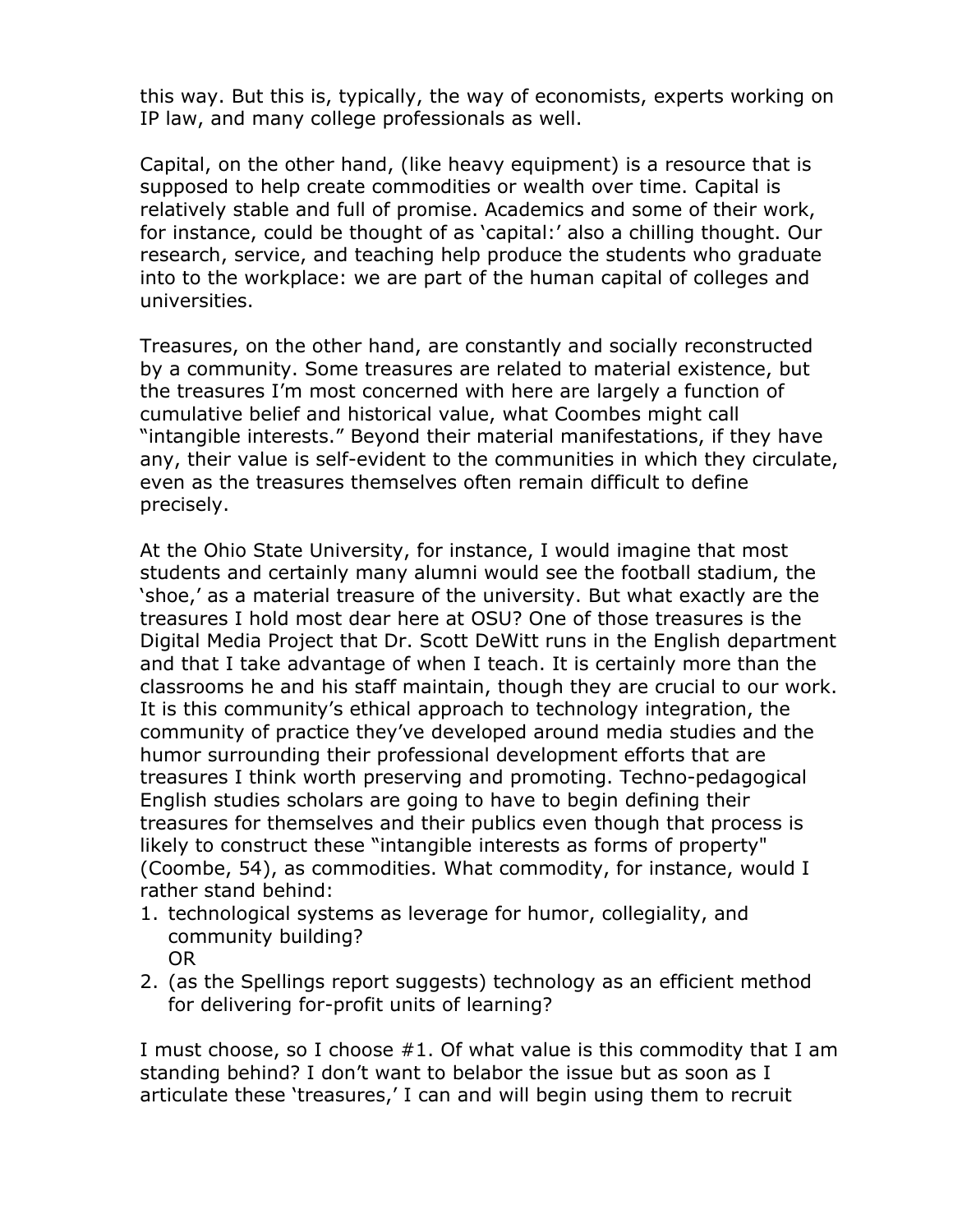potential graduate students, to "sell" those students on our approach to technology as used in the Rhetoric, Communication, and Literacy program in the department. By circulating this article (as intellectual property), I'm already participating in an exchange system, as Coombe suggests. In this case I have some control over the commodities being circulated. In the next section I try to summarize what is being "sold" by the Spellings commission report to the public and to political policy makers. In spite of the disclaimer on the first page of the report—that I *cannot* infer that the Department of Education and Margaret Spellings herself are officially endorsing this report—their actions belie that disclaimer. They have already started acting on the recommendations of the report.

## **Spellings Report**

After considering the Spellings report (A Test of Leadership: Charting the Future of U.S. Higher Education), I am more convince than ever that those who work in English studies programs (technology studies, literature, English education, ESL, composition, rhetoric, creative writing, professional communication, new media studies, etc.) will have to be the ones to articulate both our values and successes in higher education. We will also have to describe the precise challenges we face as well. A commission of this sort will not do as a spokesperson.

Those on the Spellings commission voiced concerns to which we should attend, but we need to reframe their arguments and take them to our publics in a way that I will characterize as *persistent and relentless*. We need to define our treasures, not so much our institutional treasures, but the intellectual and pedagogical treasures that we bring to each class of students, to each generation of citizens. Why do we need to take on this difficult work in addition to our current responsibilities? It is because of what the Spellings report says about us and the college learning experience.

### **We are complacent.**

"We [have] remained so far ahead of our competitors for so long, however, that we [have begun] to take our postsecondary superiority for granted" (vi). I suppose that could be true in some general sense that is beyond my experience, but complacence is not the word I'd use to describe my ES colleagues' efforts to reach students, to refine and modify curricula, or to analyze, adopt and adapt new communication technologies for their classes. On the contrary, all these efforts require extraordinary work on the part of individual teachers, departments, and programs.

### **Students are wasting their time.**

Bullet point #3 in their preamble is particularly telling.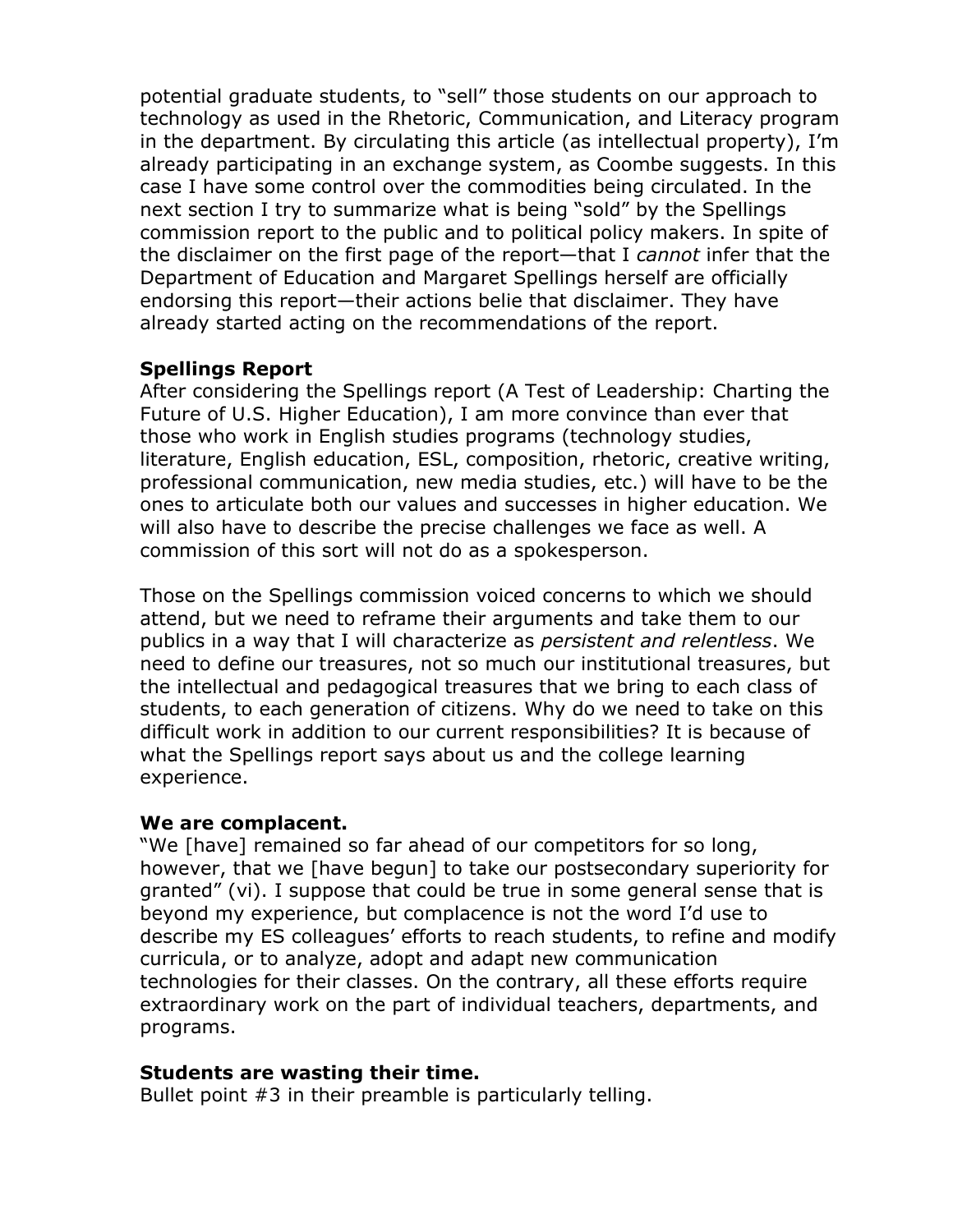"Among high school graduates who do make it on to postsecondary education, a troubling number waste time – and taxpayer dollars – mastering English and math skills that they should have learned in high school. And some never complete their degrees at all, at least in part because most colleges and universities don't accept responsibility for making sure that those they admit actually succeed" (vii).

We notice immediately that they are playing the high school blame-game again. An earlier bullet in the Preamble suggested that high schools do not see preparing pupils for postsecondary education as their responsibility. My experience suggests that this is a ridiculous assertion. But this administration has been playing this tune relentlessly and persistently for many years now. No Child Left Behind (NCLB) has in effect made it *more* likely that high school teachers can not prepare students for our colleges and universities because they are, instead, focused on delivering (in lock step) a test-driven curriculum that eschews most of the higher-order, critical thinking skills that we value, and BTW, that many corporations and organizations are saying they require in their work force (see, Partnership for 21<sup>st</sup> Century Skills).

So, are high schools struggling to meet their students' needs? Absolutely. Do they care about articulating their curricula with postsecondary institutions of all types? Again, absolutely. Is the current imposed testing regime likely to provide them and their students with the opportunities they need for this preparation and articulation? No.

But then the commission takes aim at us: "most colleges and universities don't accept responsibility for making sure that those they admit actually succeed" (vii). You can begin to see why we can't let others speak for English studies programs. Here we are damned if we do and damned if we don't. If we, for instance,

- generate writing center (learning center) innovations (both face-toface and online),
- provide a basic writing or advanced writing curriculum,
- contribute to WAC/CAC/ECAC efforts,
- argue to lower the student/teacher ratio in the first years of the college General Education curriculum,
- make a real effort to provide strong, empathetic advising in order to attend to retention issues

we are "wasting time and taxpayer's dollars" by providing services that should be unnecessary or should have been taken up in high school. Ignore those efforts, however, and we aren't accepting responsibility for student success.

If we are damned both ways, perhaps the object of the report is simply to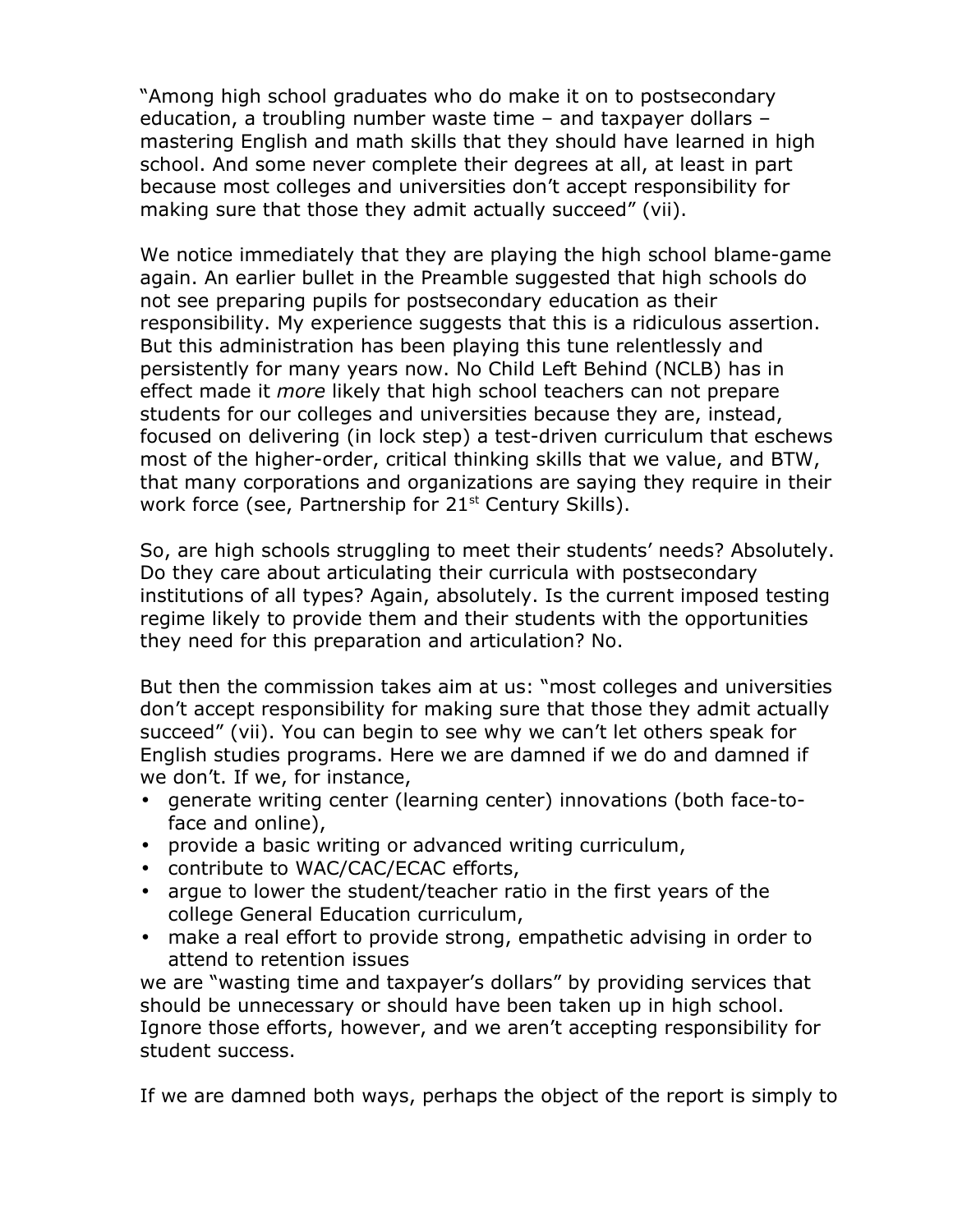condemn higher education and our English studies work in particular.

# **Access to Higher Education**

The commission also mentions that "the consequences [of the increasing cost of higher education] … are most severe for students from low-income and for racial and ethnic minorities," soon to be our workforce majority (vii).

This is the gem of the report. If higher education is failing, it is because we are part of a larger economic system that is failing the lower economic demographic of this country: more on this in a moment. So when the Commission gets to its overarching goals, there is one in particular that I like.

"We want a [higher educational] system that is accessible to all Americans, throughout their lives" (viii).

Most of the rest of their suggestions are aimed at commodifying higher education and selling it in a specific package that I find objectionable. Each recommendation is peppered, for instance, with phrases like:

| Phrase                                                         | Translation                                                                  |
|----------------------------------------------------------------|------------------------------------------------------------------------------|
| contributes to economic prosperity                             | student graduation as commodity                                              |
| global competitiveness                                         | student workers as capital                                                   |
| improving HE efficiency in order to<br>make it more affordable | academic teaching as commodity                                               |
| workplace skills                                               | student literacies as commodity                                              |
| rapidly changing economy                                       | change agents (graduating<br>students) as capital<br>our research as capital |

The commission reveals its hand most clearly in the last goal.

"We want postsecondary institutions to adapt to a world altered by technology, changing demographics and globalization, in which the higher-education landscape includes new providers and new paradigms, from for-profit universities to distance learning" (viii).

Before moving on, notice the very narrow range of paradigms they suggest: all the way from "for-profit universities" to "distance learning." Where are we in that vision?

However, I should be ecstatic! Worlds altered by technology, global communication systems, distance learning—what's not to like for someone whose self-proclaimed interests lie at the intersection of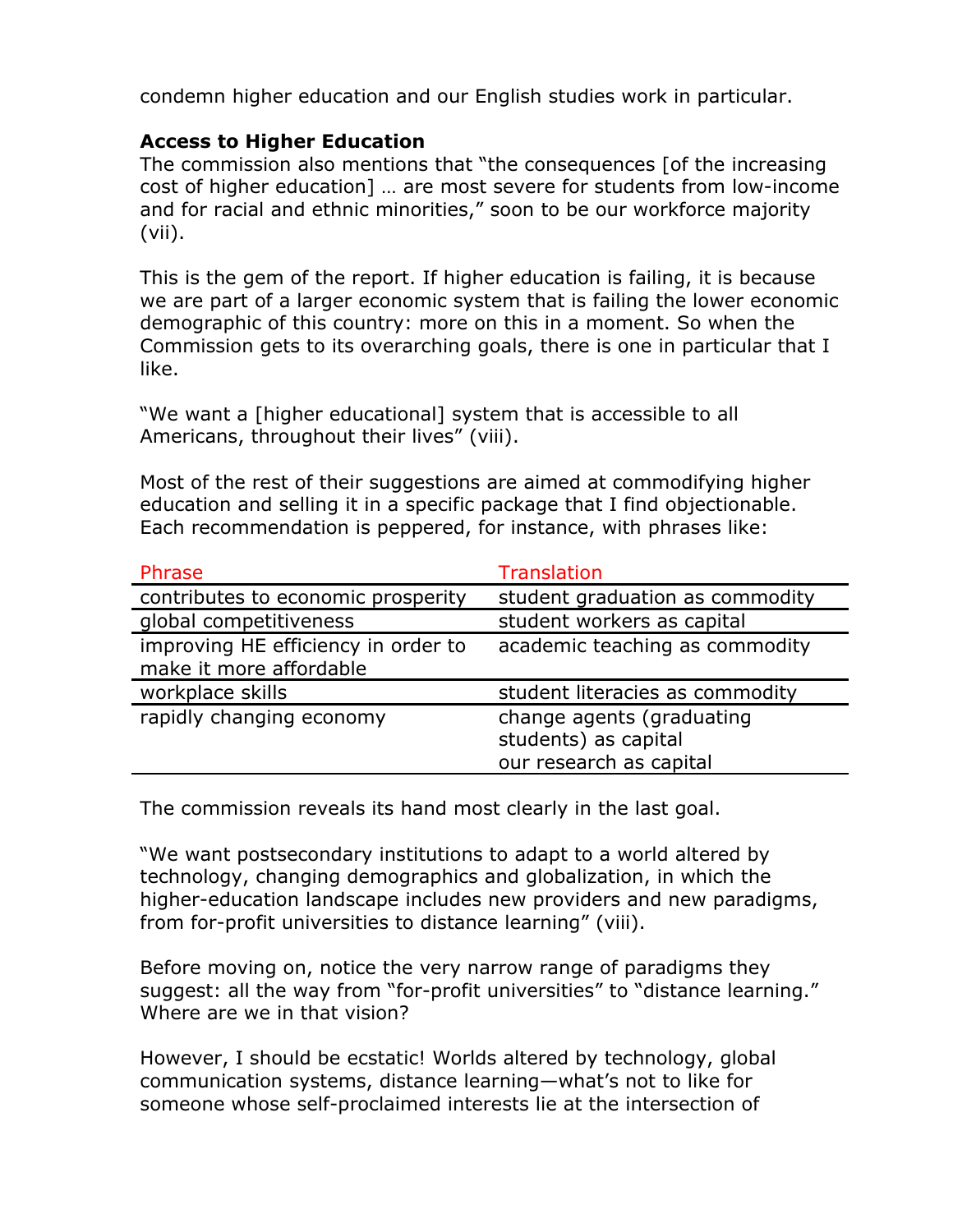communication pedagogies, programmatic curricula, and the social/institutional influences of digital systems. This should sound like good news. Why then do I worry so?

It's one thing to study and try to understand how personal and working literacies have been altered by technology and globalization in the last five years, but is "adapting" to these forces a *goal* of higher education? Of course we need to pay close attention to the changing literacy practices of the young and the professional. We can learn a great deal about them, our culture, and literacy in general by doing so. But is it our goal to follow those practices, acritically wherever they lead us? Of course not.

Our goal is to bring our intellectual "treasures" to each class and generation of students in ways that make those treasures meaningful and important in their work, lifestyles, avocations, families, and communities.

I find the commission's final goal entirely disturbed and disturbing. My shorthand for their objective is

to encourage new vocational for-profit university providers using distance learning systems.

And what sort of education are they envisioning? That seemed to be clarified, strangely enough, in their Cost and Affordability section. Here they point to the "inexorable increase in college costs" (2) which discourage students (and particularly low-income students) from attending. I have no problem with that concern. However, higher education is to address this concern by improving "institutional efficiency and productivity" (2) and to do that we must encourage "the spread of technology that can lower costs" (2). Again, why am I not at ease with this suggestion?

My read of this statement is that the commission is interested in the productivity gains that have occurred in industry: the efficient design and production of products, of commodities. My first question would be, isn't the primary expenditure in academic departments in support of human work? IT departments like the one I work in carry 67% of their budget in salaries and wages. Academic departments are closer to 90% S&W, right? So improved institutional efficiency and productivity in what sense? Well, if cost is the culprit, then they must be talking about increasing the number of students taught per unit faculty. Higher education, then, must become more efficient at producing its primary commodity—students who become workers—via technological adoption and adaptation.

If students are to be considered a commodity, so too will the learning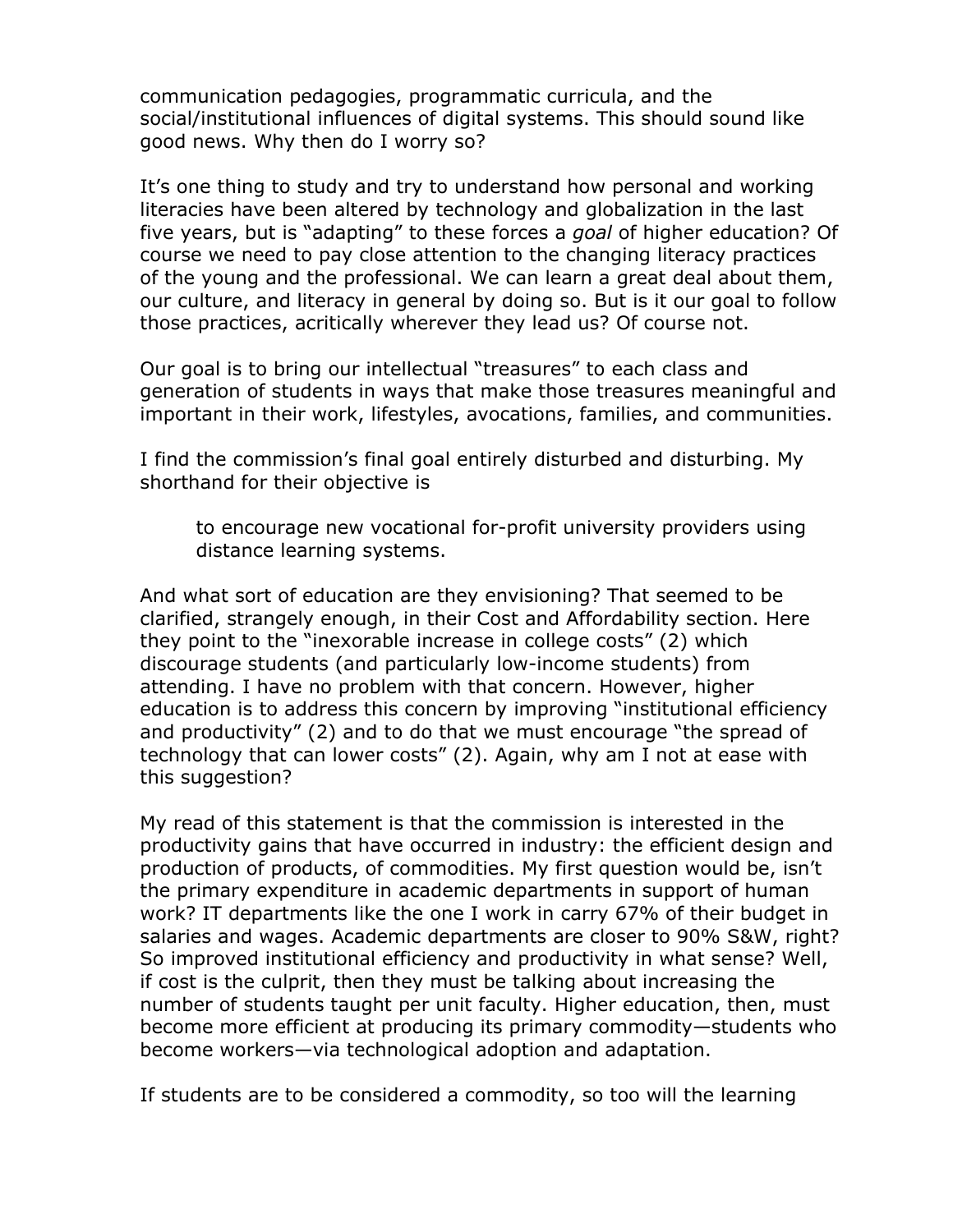"units" the commission imagines: units of information that are easily delivered (electronically at a distance). Friere's banking concept of education comes to mind: students are blank slates to be written on via efficient digital systems that deliver from the sage (with no stage) to an unlimited number of students. These students, according to the commission, "care little about the distinctions that sometimes preoccupy the academic establishment [us], from whether a college has for-profit or nonprofit status to whether its classes are offered online or in brick-andmortar buildings" (viii). According to the commission, students and their families care little about whether new learners sit at home working late into the night in online environments (like the ones I recommend that teachers use) after a full day of work versus participating in demanding, intimate, face-to-face learning experiences. Of course both students and parents care.

So their bleak description of students combines with their brute-force processing notion of the information "unit" to yield a simplistic answer to an extremely complicated set of problems: Deliver the learning "unit" online to as many blank slates as possible. John Brown and Paul Duguid, in *The Social Life of Information,* provide a nice counter point to those headed in the commission's apparent direction. Talking about enthusiasts who place most of their faith in information per se and the technology that delivers it (as the commission seems to be doing), they say

They take it on faith that more power will somehow solve the very problems that they [powerful information distribution systems] have helped to create. … More information, better processing, improved data mining, faster connections, wider bandwidth, stronger cryptography—these are the answers. Instead of thinking hard, we are encouraged simply to 'embrace dumb power' (15).

The word choice of the commission suggests that they are "embracing dumb power" as well. Brown and Duguid describe how we and our students are already drowning in information "units." More of the same won't help. According to them we are not being asked to think hard, that is to attend to the social, economic, pedagogical periphery hovering around all learning experiences. But we need to. The commission seems to think that getting information on the web and allowing teachers to "deliver" it, without accreditation, efficiently will solve higher education's accessibility problems. By itself, embracing dumb power doesn't solve corporate problems, and it won't solve the "efficiency" problems of higher education.

By the way, the commission does not seem to be interested in an increasingly more productive *faculty*. The creation of knowledge is not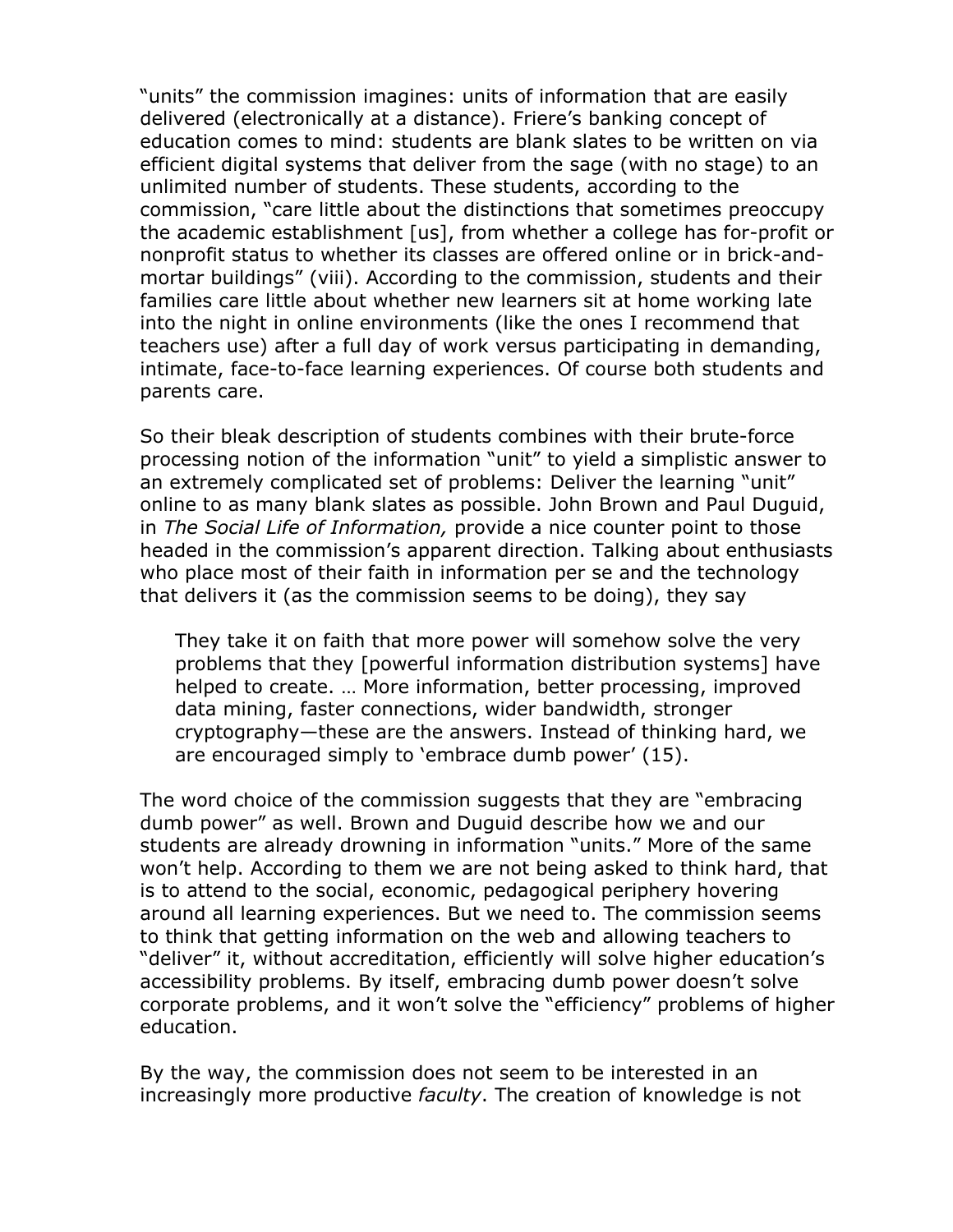where they are going. Though not uninterested, I suppose, they are focused on "our ability to sustain economic growth and social cohesiveness" (9). We are to create human and intellectual capital: workers with enough ideas, skills, and energy to continue to produce wealth. We are also responsible for making sure they are socially cohesive and play well with others. It's remarkable how little there is in this report about the "broader social gains" (6) that a diverse higher education population provides this culture.

### **Transparency and Accountability**

If the discussion about transparency and accountability doesn't sound like NCLB pitched to the higher education community, then you probably weren't able to pay close enough attention to that earlier debate/encounter. What the commission seems to be interested in is comprehensive, standardized, comparable 'data' or outcomes. That way parents and politicians can look on a chart and pick out the good institutions as easily as one can choose between cars these days (Spellings, American Dream). At the same time they can also determine whether the "national investment in higher education is paying off and how taxpayer's dollars could be used more effectively" (Spellings, A Test, 13). The technical term for this, I think, is smush. They want to smush comparisons down into a one-size-fits-all data set. In the K-12 arena that translated into an educational culture of testing, standardized testing. Though he doesn't use the technical term "smush," a much more sophisticated and clear statement of the implications of the commission's direction in the accountability area can be found in Brian Huot's article, "Consistently Inconsistent: Business and the Spellings Commission Report on Higher Education," forthcoming in *College English*.

In their recommendations the commission suggests that articulating HS and college curricula will solve part of our problem. The assumption seems to be that if secondary and postsecondary representatives get together, that that in itself will allow us to make curricular ends meet. But what we'll find is that the testing culture of K-12 is forcing those folks to prepare students less well for English studies expectations and values. As a group, college teachers probably wouldn't mind if, at a moment's notice, our students could write well on topics about which they know nothing or care little. That's certainly what the tests test. I suspect, however, that we would rather have students who are willing to engage in rhetorically nuanced, critical, and exploratory knowledge making. The caring K-12 teachers that I've worked with over the past 10 years are all struggling to integrate *this latter* kind of preparation into their classes. Stories indicate that it *is* a struggle, but that there is some "push back" against restrained test-constrained curricula. But this is in spite of NCLB policies, not because of them or our current national leadership.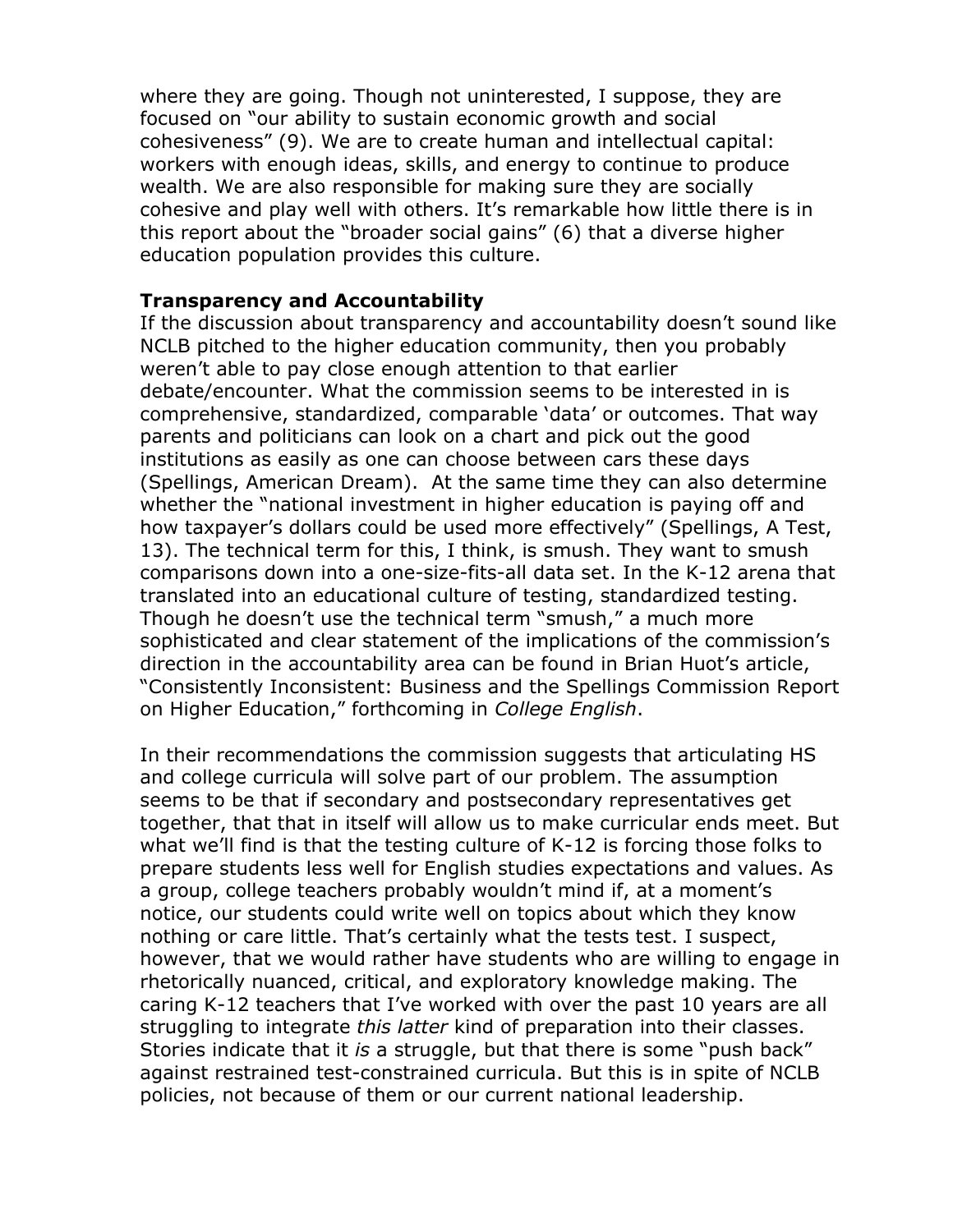I expect similar "transparency and accountability" measures to be asked of or imposed on HE if our government representatives don't experience some massive "push back" from those in the field.

# **Financial Aid**

I won't dwell on this except to say that the commission wants to simplify, coordinate, and combine programs resulting in less confusion, fewer hidden dollars. Universities and colleges have contributed to the problem in this area by sending out apples-and-oranges cost estimates to students looking at even very similar institutions. I am in favor of the effort to simplify, but I hope that higher education advocates have high-powered statistician and economists there to do the numbers. In this day and (war-stressed budgetary) age, I would not be surprised to see a decrease in the federal cost share. Others are also worried about this issue (see Douglas Bennett's remarks below).

# **Accrediting Agencies**

Those agencies are a natural target for this administration. Again, we need some players in Washington with organizational clout paying close attention to the negotiations that go on between federal and accreditation agencies. A few years ago the Accreditation Board for Engineering and Technology (ABET) changed their language and guidelines for communicative literacies and about ½ of the top engineering programs in the nation immediately pulled their support for general education technical communication courses and moved the work "in house." Not that these programs aren't successful, but they struggle (as English departments do) with the workload. And they struggle to understand and incorporate the complex textual, aural, visual, and time-based media world that their students face. The point is that large institutional changes can occur that influence English studies programs directly when accreditation agencies change focus or language. The Department of Education leadership knows this. These agencies are on their immediate "to do" list.

**"Follow the money"** as the good old boy from my home state, Ross Perot, once said.

I could have missed something in the Recommendations section but these are the areas where the commission suggests that federal money go:

- Incentives for "interoperable outcomes-focused accountability systems" (23) (In the K-12 area, this has translated into a drive for ubiquitous testing efforts meant to feed these 'systems.')
- FIPSE grants for learning-related research: neuroscience, cognitive science, and organizational science (24). (Are we an organizational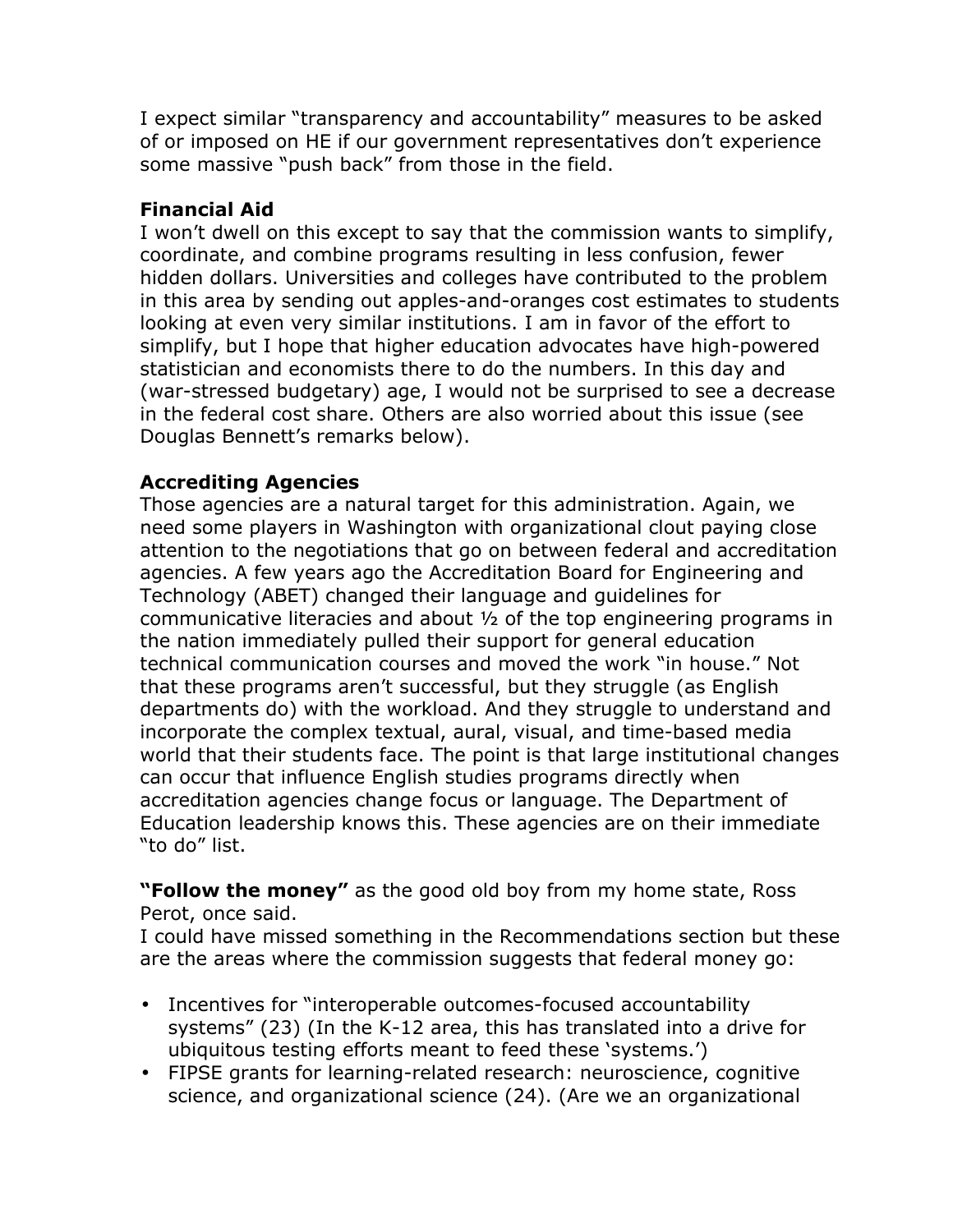science? :-)

- Federal money for STEM disciplines (science, technology, engineering, and math) (15).
- Distance education (Sorry, there is no money here, just strategizing).

The rest we need to do ourselves in collaboration with the states and corporations. In spite of the fear mongering associated with the literacy gap that started the report, there is no direct money going into research and program development in that area.

## **How full is the cup we are looking at?**

If we are dead set on attending to the fiscal issues of HE (commodification), perhaps we should listen to economists? Daniel Hamermesh at the University of Texas, The Edward Everett Hale Centennial Professor of Economics, submitted a report to the commission in 2005. First, let me say that I am alternately appalled and delighted by the approach and language that economists use, in so much as I can understand them. Hamermesh had his audience in mind and wrote this report right at my level, which I assume for him is a reasonably intelligent high school student. I recommend it.

## **Is the time and effort of a college education worth it for students?**

In economic terms, the answer is "Absolutely:" more so now than in 1974 (when he did his first study). It is the equivalent over a lifetime of earning an living to a very safe savings account that returns 12% interest: an extraordinary amount. "If an investment in college has not become more risky [physically] over the past quarter century, which seems like a reasonable assumption (in the USA), we can conclude that higher education is a more worthwhile investment today than it was in the 1970s" (3).

### **Should Higher Education be 'general' or 'vocational' in nature?**

What's Hamermesh's bottom line? "If we believe the economy will be fairly static, concentrating on more vocationally-oriented curricula makes more sense than if we believe the economy will be advancing more rapidly through technology (4)": that is, as we interact with and make use of new technologies for our own purposes. Hamermesh, by the way, does NOT vote for the static economy. What this means to me is that English studies programs need to be engaging frequently in technologyrelated literacy projects, but to our own ends, focused on our own goals and belief systems, and not just in service to vocational recommendations.

# **Will higher prices in higher education reduce demand?**

The bottom line: No, not across the board. It's too good a deal, and the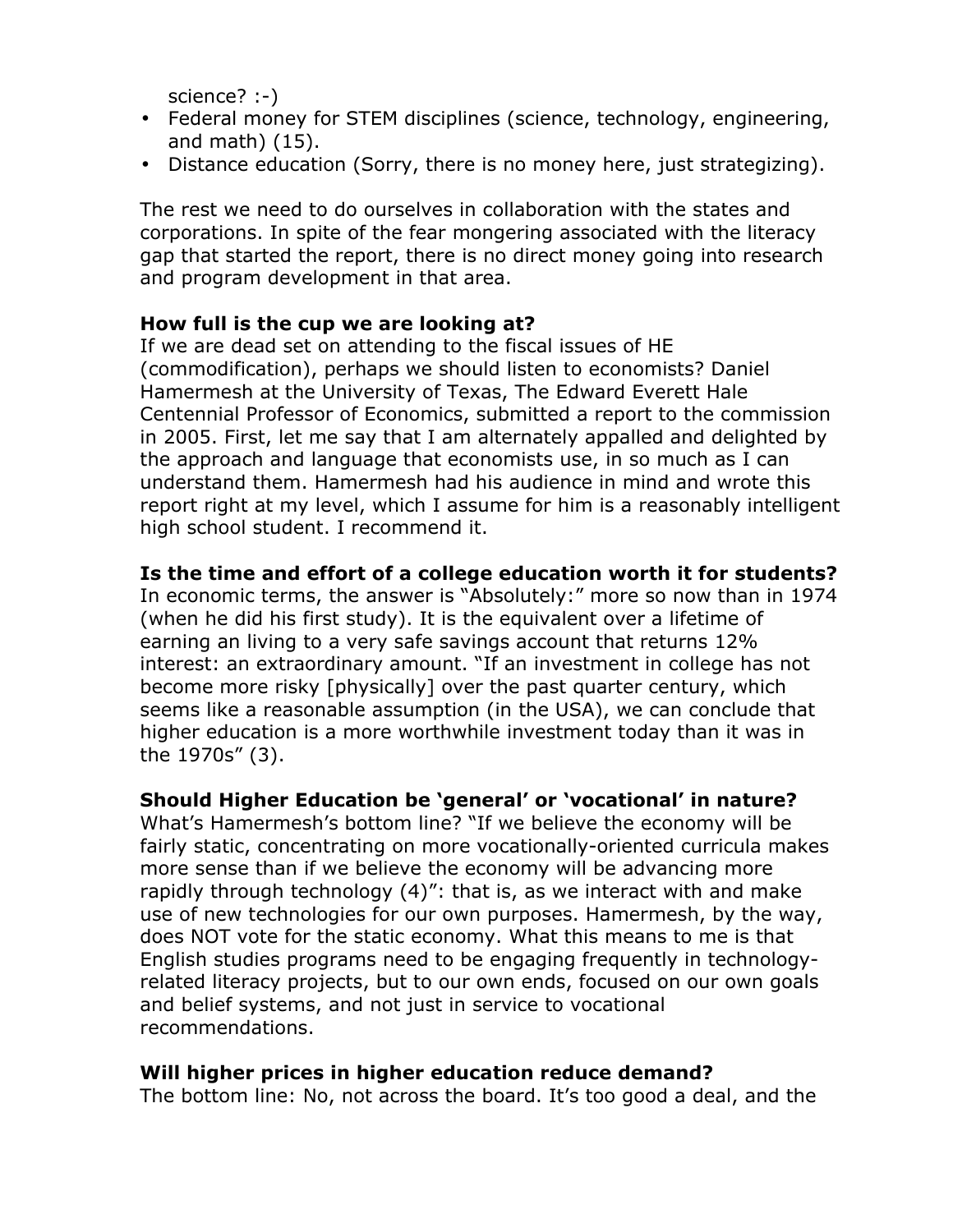"rich" know it.

## **Access?**

But it *will* "affect access by students who come from poorer families." Hamermesh continues, "any policy that especially reduces access to college for children from families in the bottom two-thirds of the income distribution *will exacerbate the already strong trends toward greater income inequality, both within and across generations* (my emphasis)" (7). The rich get … while the poor ….

This comment seems striking and enormously important, so I'll repeat it:

"the already strong trends toward greater income inequality, both within and across generations."

This is particularly important because of what other economists, like Philip Trostel tell us. In a piece he prepared for the Wisconsin Center for the Advancement of Postsecondary Education titled: "The long-term economic effects of declining state support for higher education: Are states shooting themselves in the foot?"

His answer is of course, "Yes!" The states are loosing opportunities. "With the effective targeting of state support to *students on the margin of college attendance*, state tax dollars have the potential to be more than self-financing in the long run. In other words, in addition to the other benefits of higher education, the production of college graduates (Here I cringe at the 'commodity' thing going on.) has the potential to be a very cost-effective economic development tool for states" (7).

States loose out in many ways. James Hunt (former governor of North Carolina), in "Educational Leadership for the  $21<sup>st</sup>$  Century," suggests that "America's baby-boom generation, the largest and best-educated in our nation's history, is on the verge of retirement." He continues, "demographers tell us that new workers will come increasingly from … minority and low-income groups that our present education system is most likely to leave behind" (2).

This is the issue that seems most important to draw from the commission's report. Hamermesh suggests that "any restructuring of the system that would tilt more of the burden toward upper-middle and upper-income families and reduce the burden on middle- and low-income families would help mitigate the trends toward increasing earning and income inequality and intergenerational immobility" (9). According to him such restructuring would function as "an equalizer of opportunity."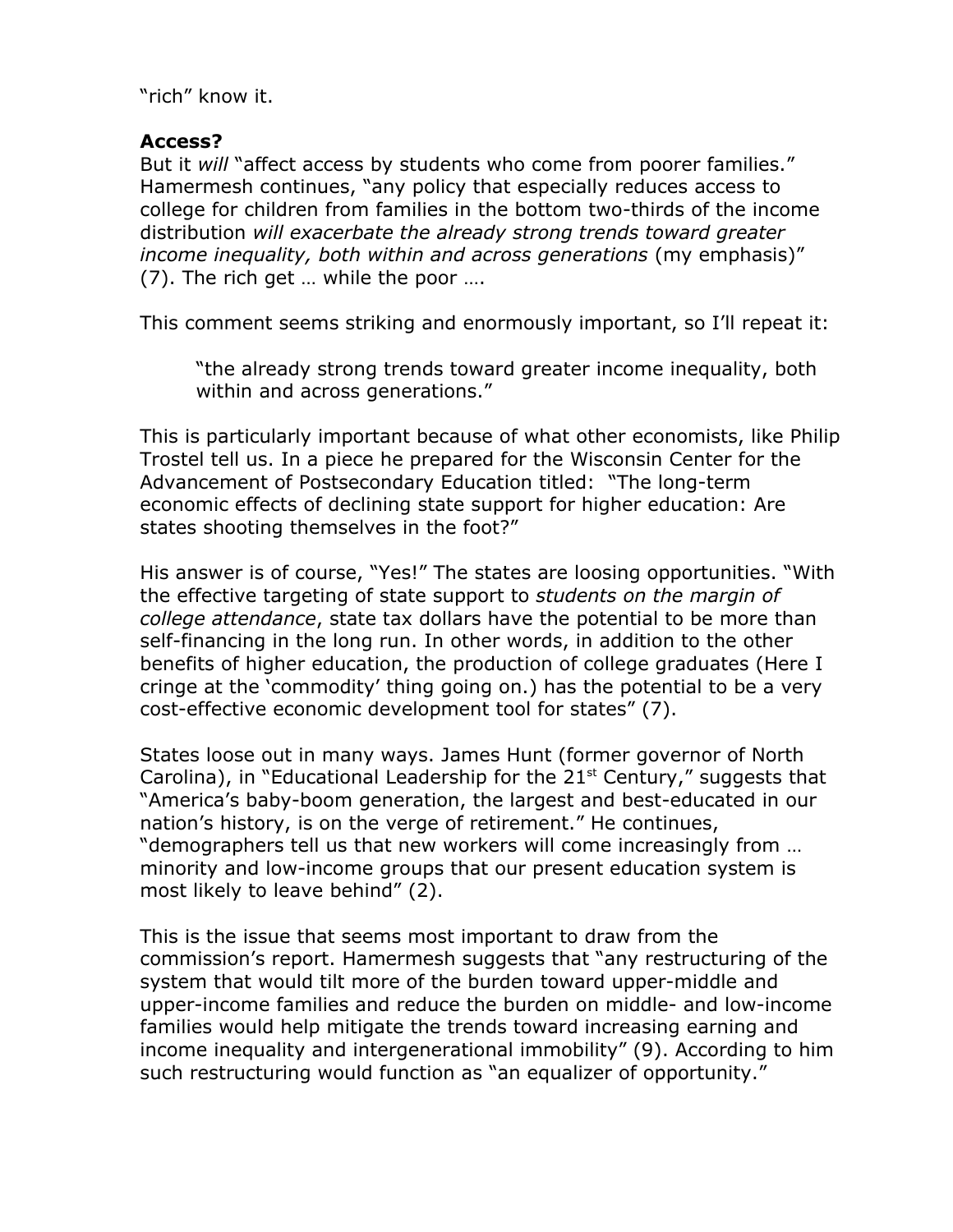The sad thing about Spellings' commission report and the current administration's implementation of it is that while they recognizes this central concern, administration evidences the self-imposed prohibition against the development of *any* (leaving aside foreign interventions!) large-scale government program that might deal with the issue. And across the board higher education representatives have made it clear that no real change will occur without federal leadership and money (See Bennette and DiCroce below).

A final story about the Commission's report. On Sept. 1 in *Inside Higher* Education a report surfaced about how 20 days after the August 10<sup>th</sup> vote on the commission report language, there was direct corporate post-vote influence on the language of the report:

A colleague, Charlie Lowe, wrote to an email to a list interested in open source software. He said,

"At the last minute, after the language in the report had been voted on, the Microsoft representative pitched a fit and [worked hard to have] all mention of open source removed from the a key paragraph in the draft."

Apparently that representative wasn't entirely successful (see page 25 of the report), but the fact that any language changes could be forced on the Commission at that late date is somewhat indicative of the corporate, commercial, and commodifying influences on this document. The language of the report is, of course, "capital" as well. It has the potential to generate a lot of money for Microsoft going forward.

## **What do others say about this "dog's breakfast of a report" (Bennett)?**

Frank H.T. Rhodes is president emeritus of Cornell University suggests that "if states can no longer provide the resources to maintain the quality of their public research universities (University of Michigan, gets 7%; UCLA, 15%: University of Colorado at Boulder, 8%), … [states need to] give those institutions the freedom to manage their own affairs:

- appointments to governing boards,
- greater flexibility in the management of resources,
- determine their own enrollment levels, tuition charges, student mix, and financial aid" (B9)

I see this as a reasonable response to reduced support by states but also as a persistent and relentless movement away from land-grant ideals and values. My question is then, are those values really irretrievable in this country?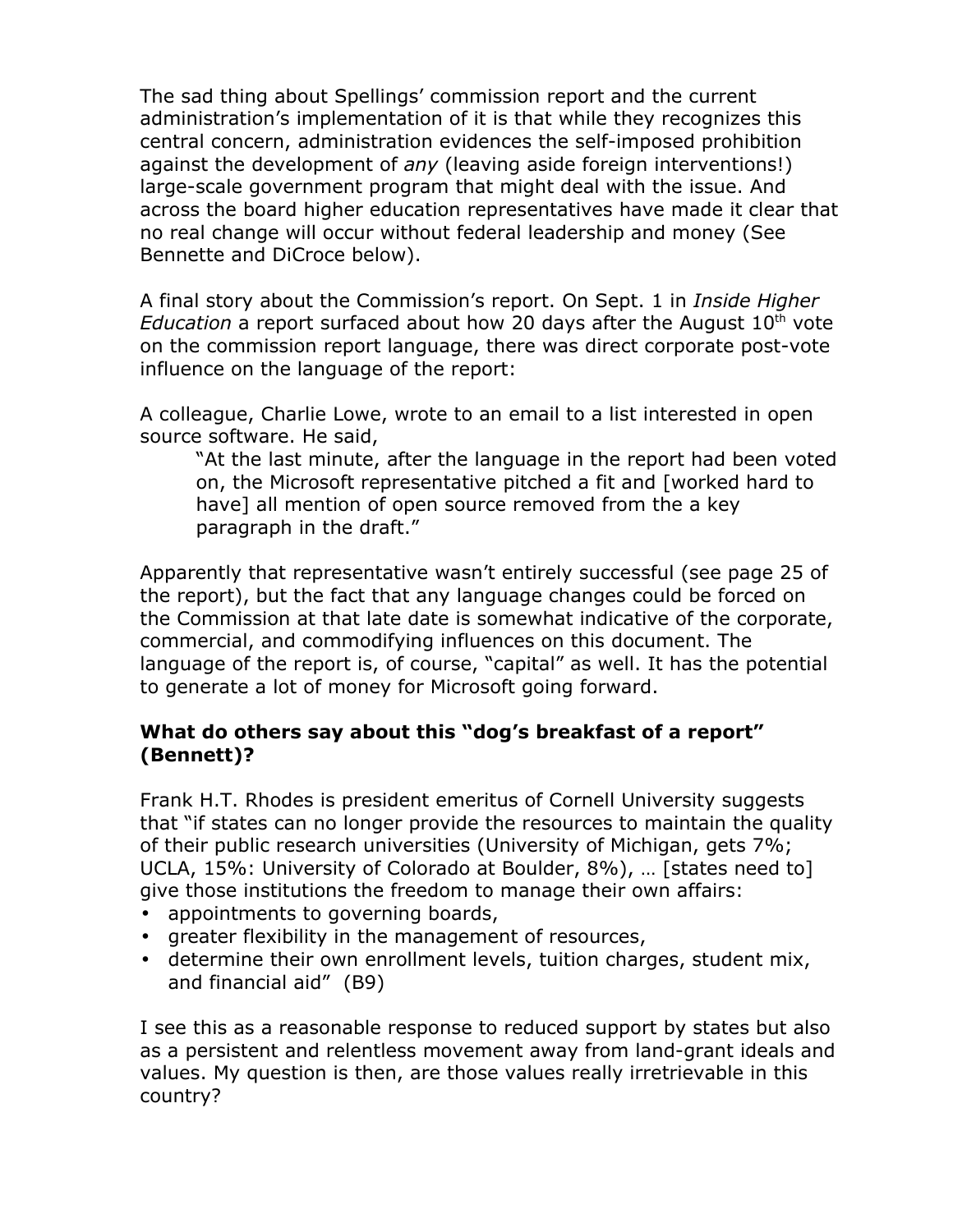Lee S. Shulman is president of the Carnegie Foundation for the Advancement of Teaching.

"We [US workers] remain competitive through a multiplicity of institutions that prepare today's students for success in tomorrow's economic marketplace by sustaining many different approaches to higher education and its evaluation - rather than by converging on the 'one best system.' The genius of American education lies in approaches to learning that encourage curiosity, discovery, intellectual risk taking, and the freedom to make mistakes in the search for new ideas and forms of expression" (B9).

In other words, it may be difficult to choose between "a multiplicity of institutions," but that diversity is justified and remains the strength of our system of higher education. The one-size model that the Commission hints at does not support this vision of higher education.

Douglas C. Bennett is the president of Earlham College.

"The single most important issue facing higher education today is the problem of access: Not enough Americans are completing a college education - often for financial reasons. Thus, the best recommendation in the dog's breakfast of a report from the Spellings commission is a call for 'a significant increase in needbased financial aid.'"

Still quoting,

"But the commission is fairly mute about where the money will come from except that they feel like 'restructuring' federal financialaid programs. That could mean no net new money. … This is a commission report that wants to improve higher education on the cheap" (B7).

Deborah M. DiCroce is president of Tidewater Community College (one of the largest in the nation).

"The commission did not sufficiently recognize the role that community colleges play as the 'on ramp' to higher education for millions of Americans …. Equally glaring is the report's failure to mention our heavy reliance on state and local support" which have been reduced systematically over the past decade and are not likely to systematically increased in the near future" (B7).

# **Where do we go from here?**

According to Coombes, it is the rare academic who can claim to be outside the commodifying regime of our culture. Surely the national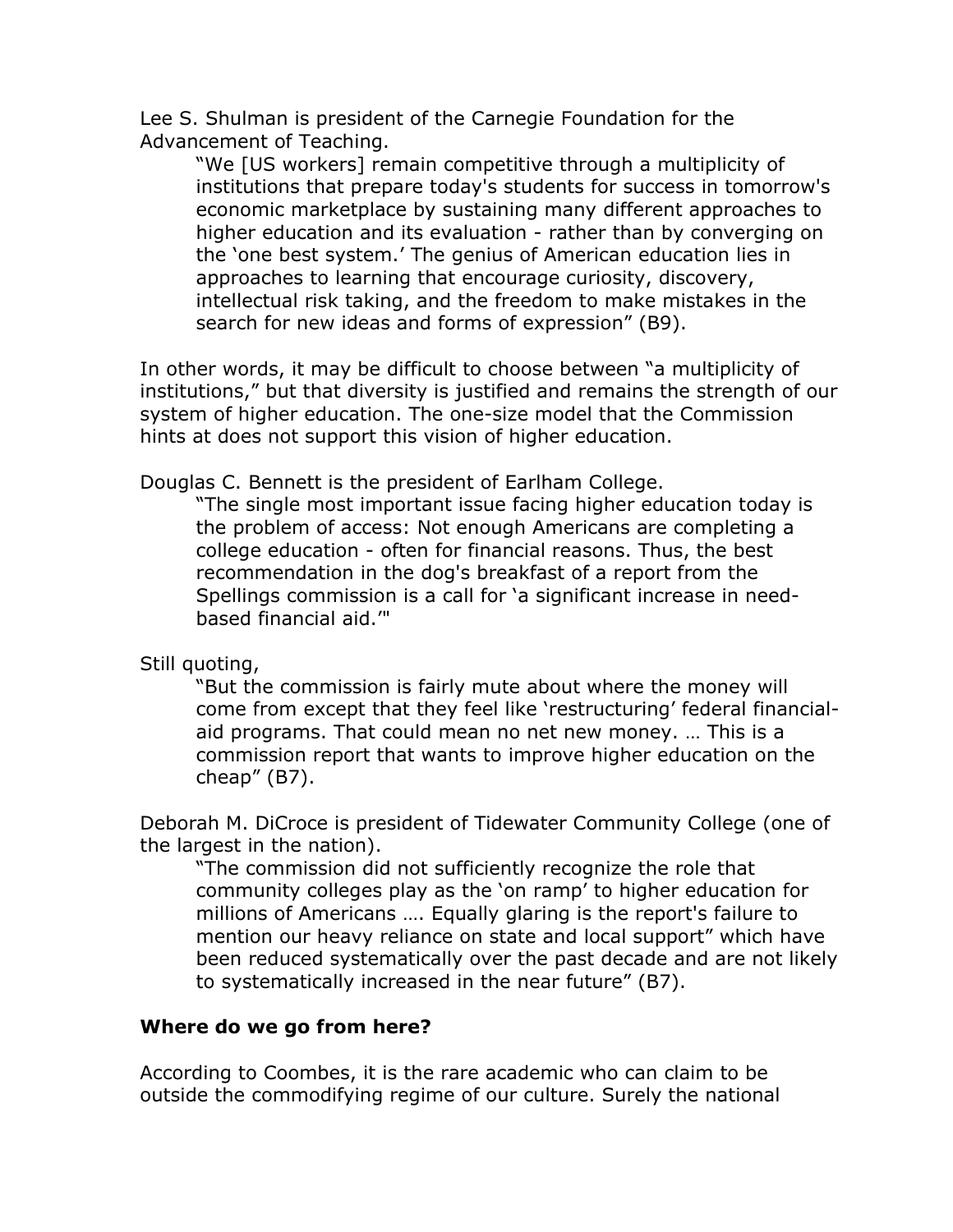policy making of the current administration and those who are likely to follow, make it clear that all academics need to be paying attention to the economic conditions that form and reform our working conditions.

In particular, those of us who work in the Computers and Writing community are particularly complicit and need to attend even more closely to economics and working conditions. After all we have always been in the business of "re-engineering the educational experience." Paul LeBlanc suggests that our work as technology/pedagogy specialists has even reversed some considerations from 10 years ago. At that point (and in many new DE programs today) we were asking, "How can we make the online classroom as good an experience as the f2f classroom?" We now ask, "How can we take from the best designed online classes those practices that will improve f2f teaching and learning" (personal communication, December 26 2006)? Our work can and will be used, for better or for worse, to change the very institutions which support and provide space for our work.

Will we inadvertently be helping to generate what my Ohio colleague, Bruce Ardinger, suggests are future workplace conditions? "It's clear that the English professor's career of 40 years ago is not the one today's graduate students are entering."

He imagines some likely extrapolations to 2046, 40 years hence:

- "A. Teaching-Faculty Roles:
	- Multiple-institution contracts
	- Multiple-location responsibilities
	- Multiple-format responsibilities (classroom, videoconference, Web, virtual)
	- Redefinition [of professor/teacher] as facilitators (or script writers) to assist in delivering pre-set curricula
	- Redefinition as curriculum designers and assemblers of packaged programs
	- Value of academic specialty defined [only] by relevance to student's major
	- Quality of teaching determined [only] by ability to tie specialty to student's major
	- Web and other media developers will be seen as equal academic specialties
- B. Institutional Reorganization: For-profit companies purchasing colleges for their accreditation
	- Neumont University grew from Morrison College and was cited in the Spellings Report as an example that other colleges should model
	- Barat College [http://chronicle.com/weekly/v52/i46/46a00101.htm,](http://chronicle.com/weekly/v52/i46/46a00101.htm)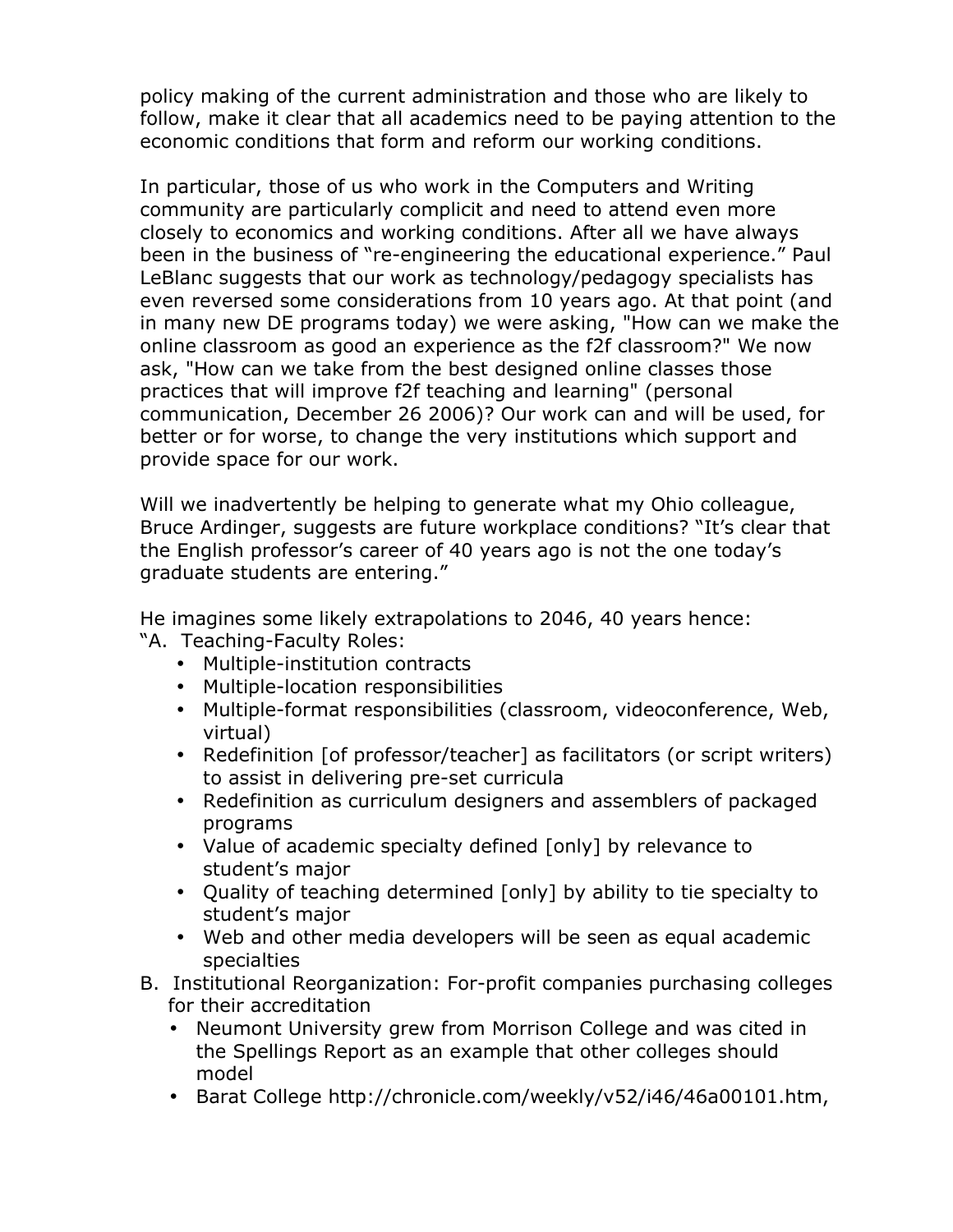grew into the American College of Education

• Grand Canyon University in Phoenix was purchased by an investment group" (6).

We can see many of these trends are already developing. But is that the kind of workplace scenario we want to encourage? What can we do to discourage the debilitating components and encourage the ones we think are important?

Another good colleague, Kathy Yancey, summarized in an email some of her MLA panel remarks on the defunding of higher education. Are they predictive as well? She suggested that "the Spellings Commission endorsed a labor model that is another kind of defunding [of higher education, other than reduced state monies]: they are quite enthusiastic about a just-in-time community college model of adjunct outsourced labor that won't cost them the salaries of you, of John [Schilb], or yours truly. From this vantage point, we look like part of the problem" (personal communication, January 3 2007).

Our work in Computers and Writing is making this model of organization easier to imagine and implement. We are complicit in the commodification of higher education, largely as a result of unintended consequences: unintended uses of our work. We can't control that. We can and must speak out however about our intended goals for the work we do.

So make no mistake about it, though there is some "danger" associated with the Spellings report itself in the hands of the current administration, the real concerns cross party lines. In what follows, I hope to address these real concerns and answer, in my own way, some of the questions I left hanging in the previous section.

### **Our Reactions**

So far our culture has been willing to allow large corporations to push our intellectual property laws to include "more and more intangible interests as forms of property" (Coombes, 54): in this case, all the products and meaning making of the university as well as the higher education experience itself. This willingness, unfortunately, fits well with the commission's efforts to bring these commodified units (instructional units, worker units, even the social and intellectual experience units) under the control of for-profit and efficient institutions, institutions that can be compared as easily as the make and models of cars these days. Margaret Spellings said as much when she visited OSU this fall: "The same transparency and ease [as car selection] should be the case when students and their parents shop for colleges." (Spellings, American Dream).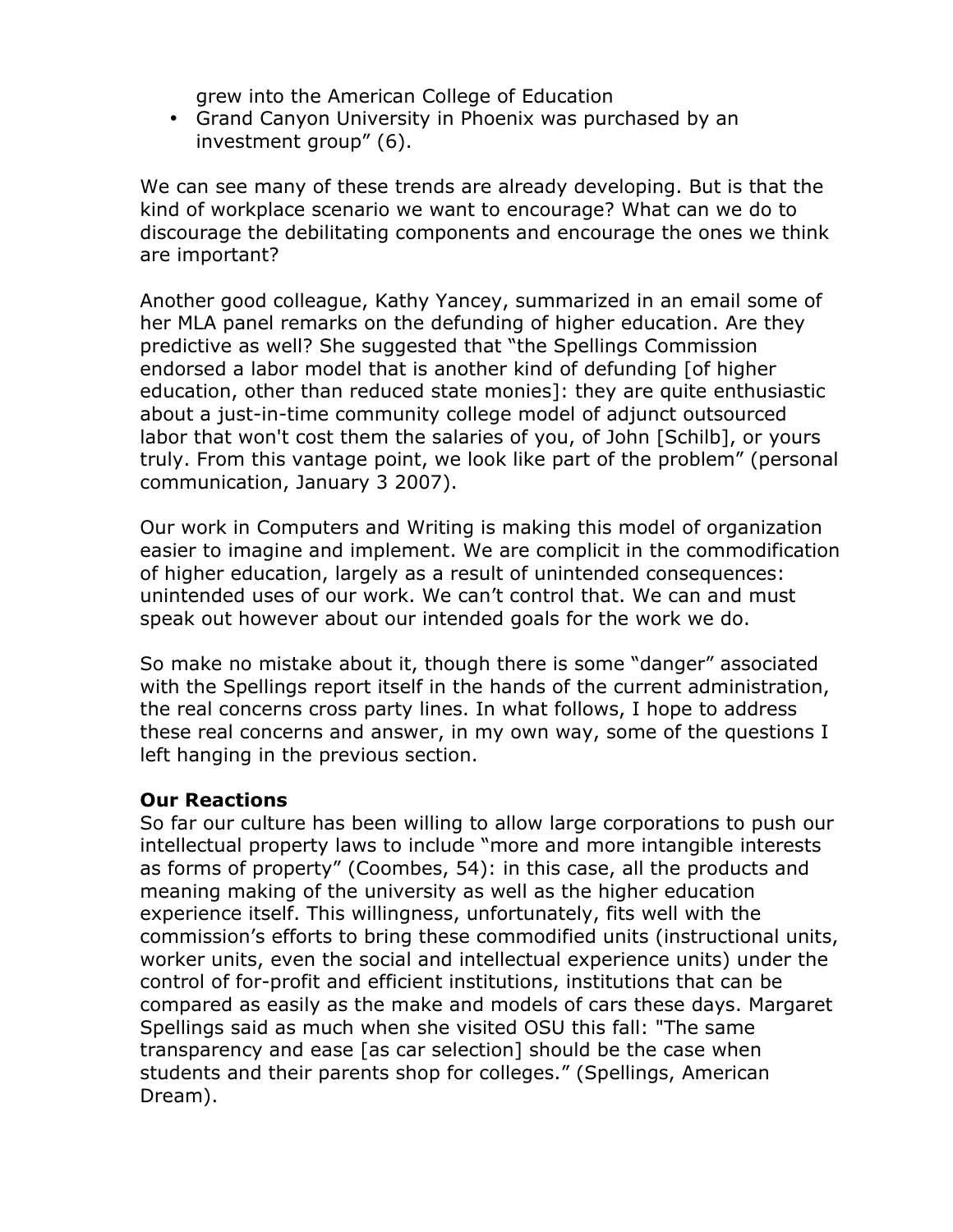We face an intimidating set of cultural forces:

- capital formations influencing all aspects of HE with an IP legal system in support of that movement.
- work practices that emphasize contingency and the unit commodification of content

What then do we do about it? Not just what will we do about the report but the steady assault on higher education?

1. Pay attention and get someone to attend those boring, meaningful meetings in the Washington DC area. NCTE is one of the few, if not the only, national organization that represents related content teachers from pre-kindergarten through college. They have for the past three years been establishing an office in DC with this object in mind: to be at the meetings that matter nationally and speak out using research-based findings and exceptional teaching practices from which Washington insiders can learn. I am proud of the work that this organization is trying to do in difficult times. They need folks in English Studies to join; pay dues, lead, and suggest that others do the same. Watch for their timely blog posts as well.

To see, for instance, a summary of the process and results of building a legislative platform for NCTE constituents, look at Kent Williamson's April 5, 2006 NCTE blog post: *[http://ncteblog.blogspot.com/2006/04/ncte](http://ncteblog.blogspot.com/2006/04/ncte-legislative-platform.html#links)[legislative-platform.html#links.](http://ncteblog.blogspot.com/2006/04/ncte-legislative-platform.html#links))* 

Or better yet sign up for their Action Alerts! http://www.ncte.org/about/gov/cgrams/news/124717.htm

2. Collect our best efforts and report them to a national audience. We, and I mean English studies programs across the board, have been and are doing terrific and important work. We need to speak persistently, relentlessly about that work to the broader publics. The general public can't imagine the implications of IP or national educational policies on our work and teaching, because they don't know what we do! NCTE has a body called the College Forum where most of the major players in English Studies are represented: Two-Year College Association, English Education, Literature, Rhetoric, Composition, Professional Communication. My current job on that forum is to talk with colleagues and gather successful practices for alignment, for technology integration, for recruitment of low SES students, for retention or for any other attribute of English studies or university experience that we think is essential for students, communities, or the nation.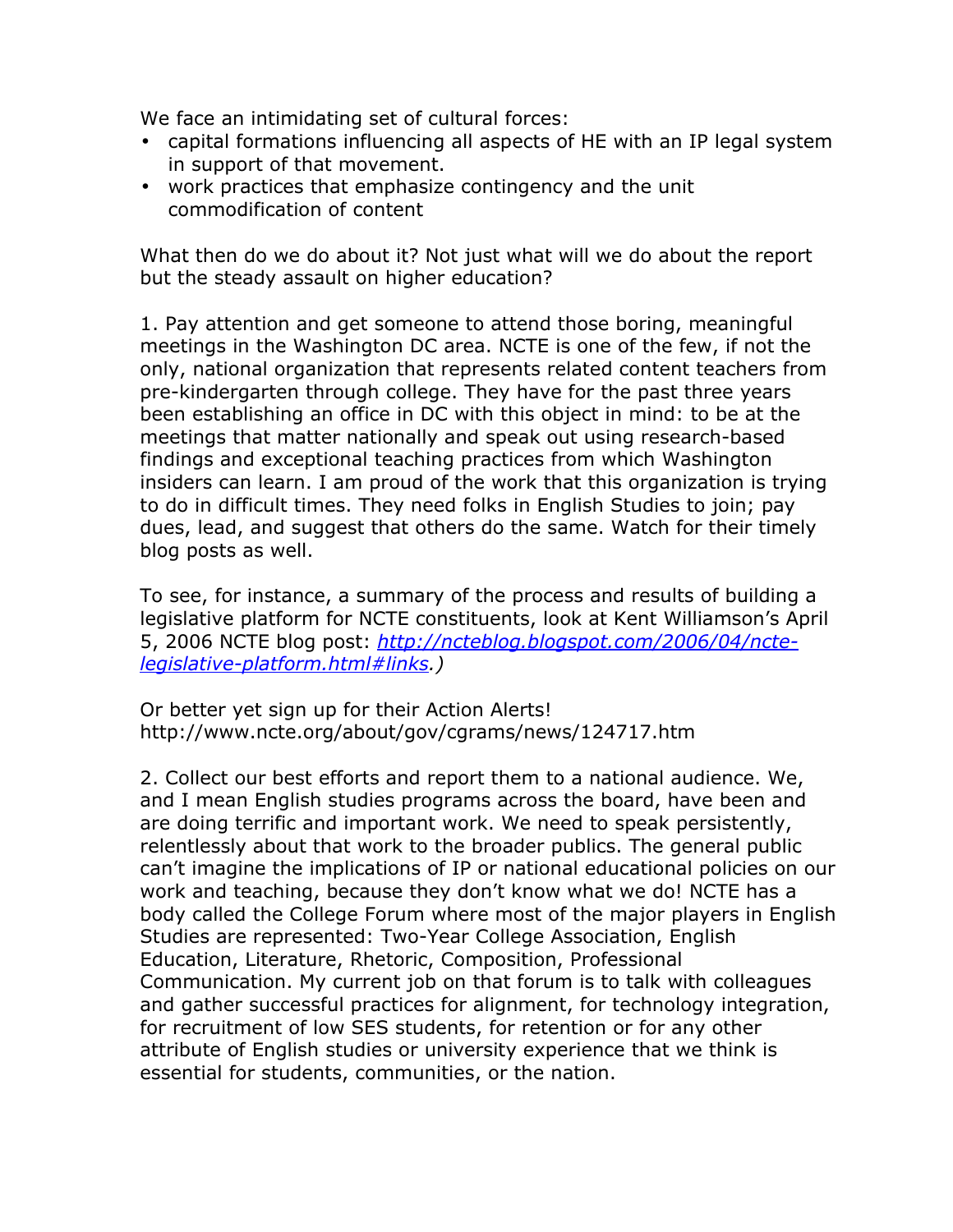What practices can you describe that I might take back to this committee as they help NCTE engage in national educational policy debates?

3. Most importantly, we need to persistently and relentlessly define our treasures.

If, as Coombe suggests, we aren't likely to avoid the commodification of our students, our institutions, our work, and even our thoughts, then lets at least reframe the language around them in ways that are not entirely economic in nature. Past President of NCTE and one of the College Forum members, Patti Stock, said it well:

"We need to stick to invigorating the discussion of the things we care about and believe to be important. I'm … thinking here about George Lakoff's, <Don't Think of an Elephant> observation that when the opposite side responds to the NCLB questions from reporters, it is always speaking about NCLB. Let's stop doing that. Let's get the conversation on our grounds. Let's talk in our terms" (Stock).

And let's talk in our own terms about our own treasures! But what are our intellectual and pedagogical treasures? It is at this point that Rosemary Coombe's counterpublic methodologies might come in handy:

- "ironic appreciation,
- complicitous critique,
- affectionate annoyance,
- sympathetic intervention, and
- grudgingly respectful grievances" (271).

If the earlier part of this article might be called complicitous critique, what follows might be a sympathetic intervention into the Spellings report dialogue. I simply began by wondering what intellectual or pedagogical treasures I might suggest we make public as someone coming out of technology studies, composition, and professional communication:

### **Treasures:**

- Small classes and the intimate, literate intellectual interaction that goes on between teacher and student
- An administrative commitment to support daily individual literacy practices (as in writing centers)
- A commitment to the actual student literacy needs that they bring into our institutions (as addressed in basic and advanced writing programs)
- Connections with an ancient rhetorical and literary history
- A critical eye toward new media events and systems by engaging in the process of both "making" and "analyzing" media events and systems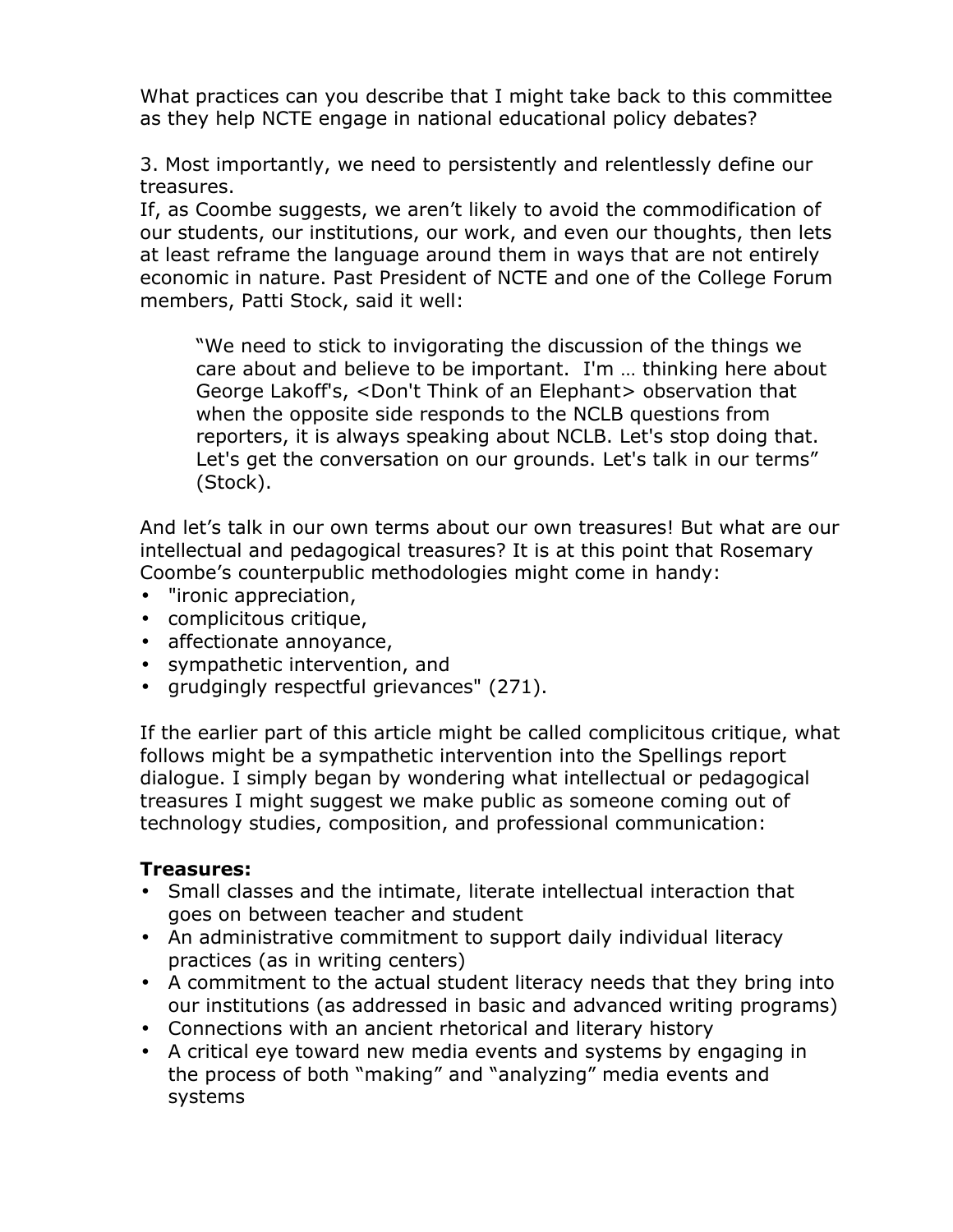- The ability to use several semiotic systems (oral, aural, textual, visual, time-based, etc.) to solve problems and inspire people
- Access to the intellectual history, power, and beauty of many cultures
- Access to the rhetorical intricacies of all human communication

What are your treasures? Write them down. Share them with me, your colleagues, your community, and the NCTE staff who are talking with senators and representatives on a regular basis (Paul Bodmer < PBodmer@NCTE.ORG> and Kent Williamson <kwilliamson@NCTE.ORG>).

But how do we get our treasures out to the public? I'm thinking here of real publics (not just government agents): those voting on politicians who, in the near future, will be making policy and making that policy work (or not work).

4. Let's change the higher educational culture, slightly, to encourage the persistent, relentless production of a public discourse about our intellectual and pedagogical treasures. I have a limited imagination but here is one way that I can imagine doing this difficult work and distributing the responsibility for accomplishing it to all who publish in our journals and speak at our conferences.

Pressure or convince every journal editor to require authors to summarize the importance of their work in no more than a few paragraphs and in language suitable for newspaper articles and other types of public distribution systems. In addition, make it an acceptable form of 'service' for faculty and staff to collect appropriate materials from their journals and provide relevant copy to local papers and the growing number of other media venues intended for the general public, like blogs and wikis. Let's convince conference planners to publish a selected set of summaries from the hundreds of sessions each year.

I'm imagining a steady barrage of online and hardcopy representations of our English studies treasures nation wide based on the research, conference presentations, publishing, and service work we are already doing.

There is plenty of relentless and persistent work to do. Perhaps we should all take part in it.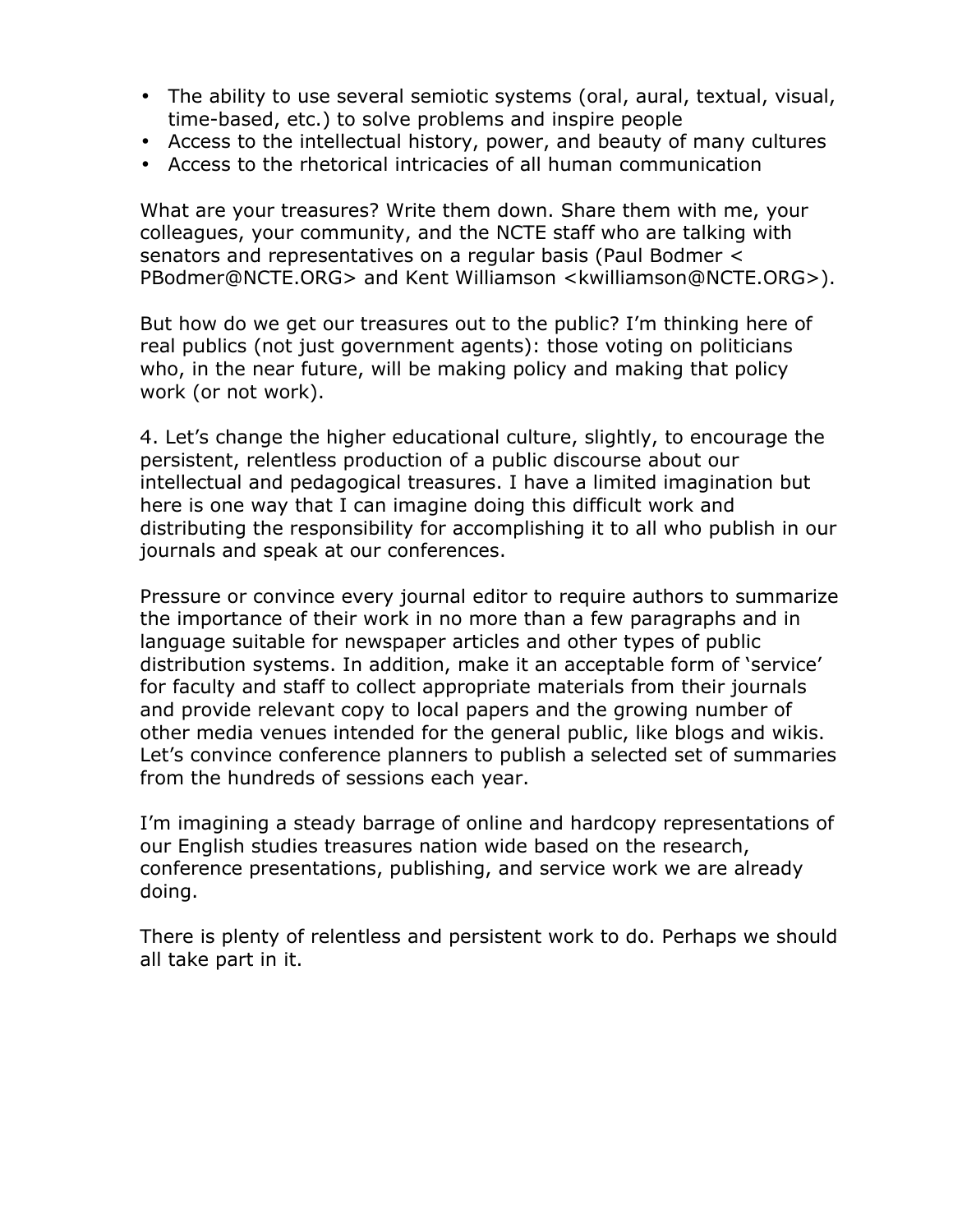- Ardinger, Bruce (Oct. 26 2006). "Cookie-Cutter Education: The Future Assembling of an English Curriculum." Conference presentation delivered at the College English Association of Ohio 2006 Conference. Bowling Green State University.
- Bennett, D. C. (September 2006). Underinvesting in the Future. *Chronicle of Higher Education*, *53*(2), B7.
- Coombe, R. J. *The cultural life of Intellectual Property: Authorship, Appropriation, and the Law*. Durham, NC: Duke University Press, 1998.
- DeVoss, Danielle, Cushman, Ellen, & Grabill, Jeffrey T. (2005). Infrastructure and composing: The when of new-media writing. *College Composition and Communication*, *57*(1), 14-44.
- DiCroce, D. M. (September 2006). Both Lamp and Mirror. *Chronicle of Higher Education, 53*(2), B7.
- Freire, P. (1974). *Pedagogy of the Oppressed*. New York, Seabury: Continuum International Publishing Group, 58-62.
- Huot, B. (forthcoming). Consistently Inconsistent: Business and the Spellings Commission Report on Higher Education, *College English*. NCTE: Urbana, IL.
- Lederman, D. (September 2006). Changing the Report, After the Vote. Sept. 1. *Inside Higher Education.* Retrieved on January 27, 2007 from <http://www.insidehighered.com/news/2006/09/26/spellings>
- Lessig, L. (2004). *Free Culture: How Big Media Uses Technology and the Law to Lock Down Culture and Control Creativity.* New York: The Penguin Press.
- Logie, J. (2005). Parsing codes: intellectual property, technical communication, and the World Wide Web. In Michael Day & Carol Lipson (Eds.), *Technical Communication and the World Wide Web*. New Jersey: Lawrence Erlbaum, 223-241.
- Martin, Michael V. "Science and Math Take Money," *Chronicle of Higher Education*, September 1, 2006, Volume 53, Issue 2, Page B8.

Parnership for 21<sup>st</sup> Century Skills. (2007). Framework/P21 Framework.